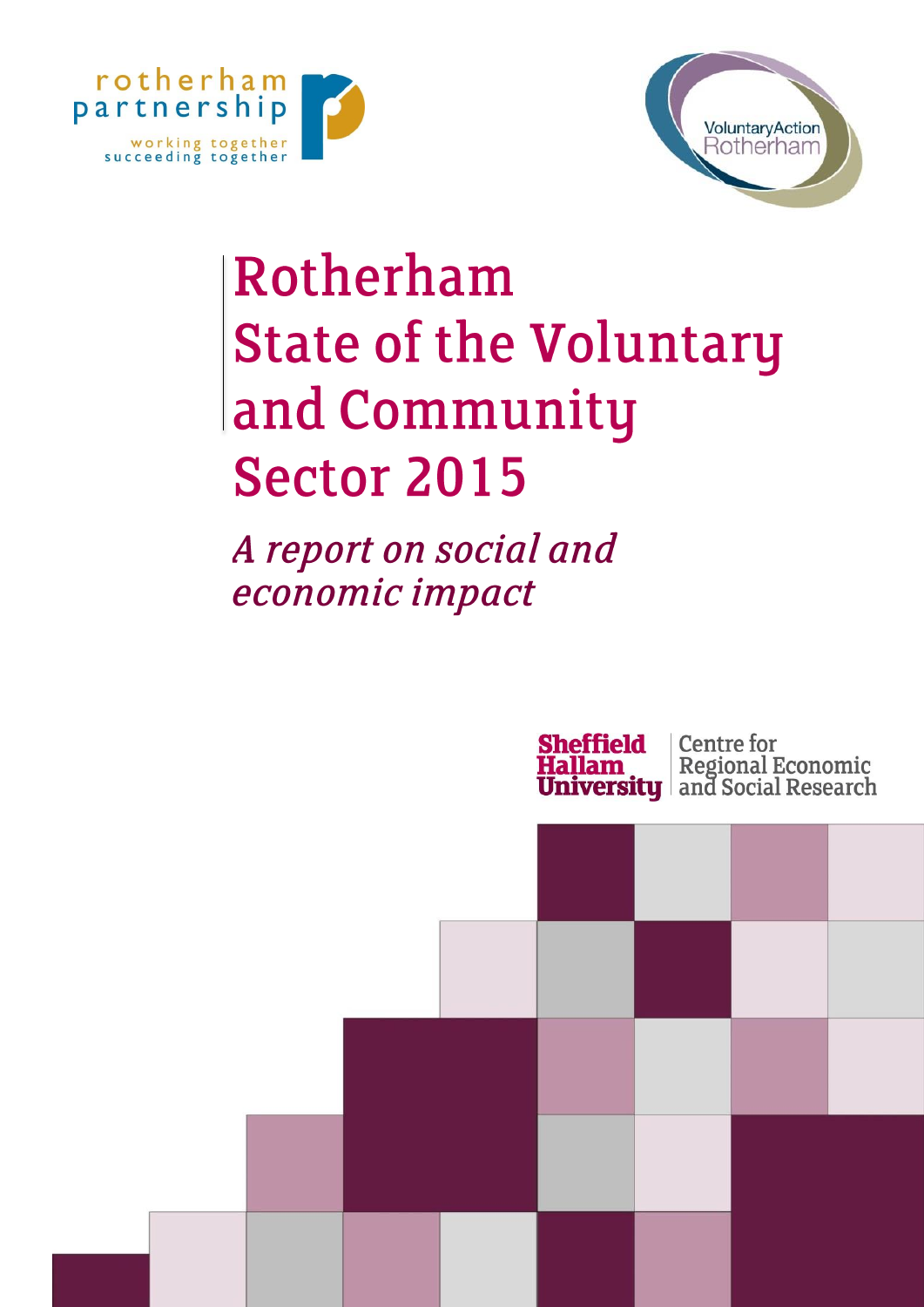# **Rotherham State of the Voluntary and Community Sector 2015**

**Centre for Regional Economic and Social Research**

**Sheffield Hallam University**

Chris Dayson Elizabeth Sanderson

January 2016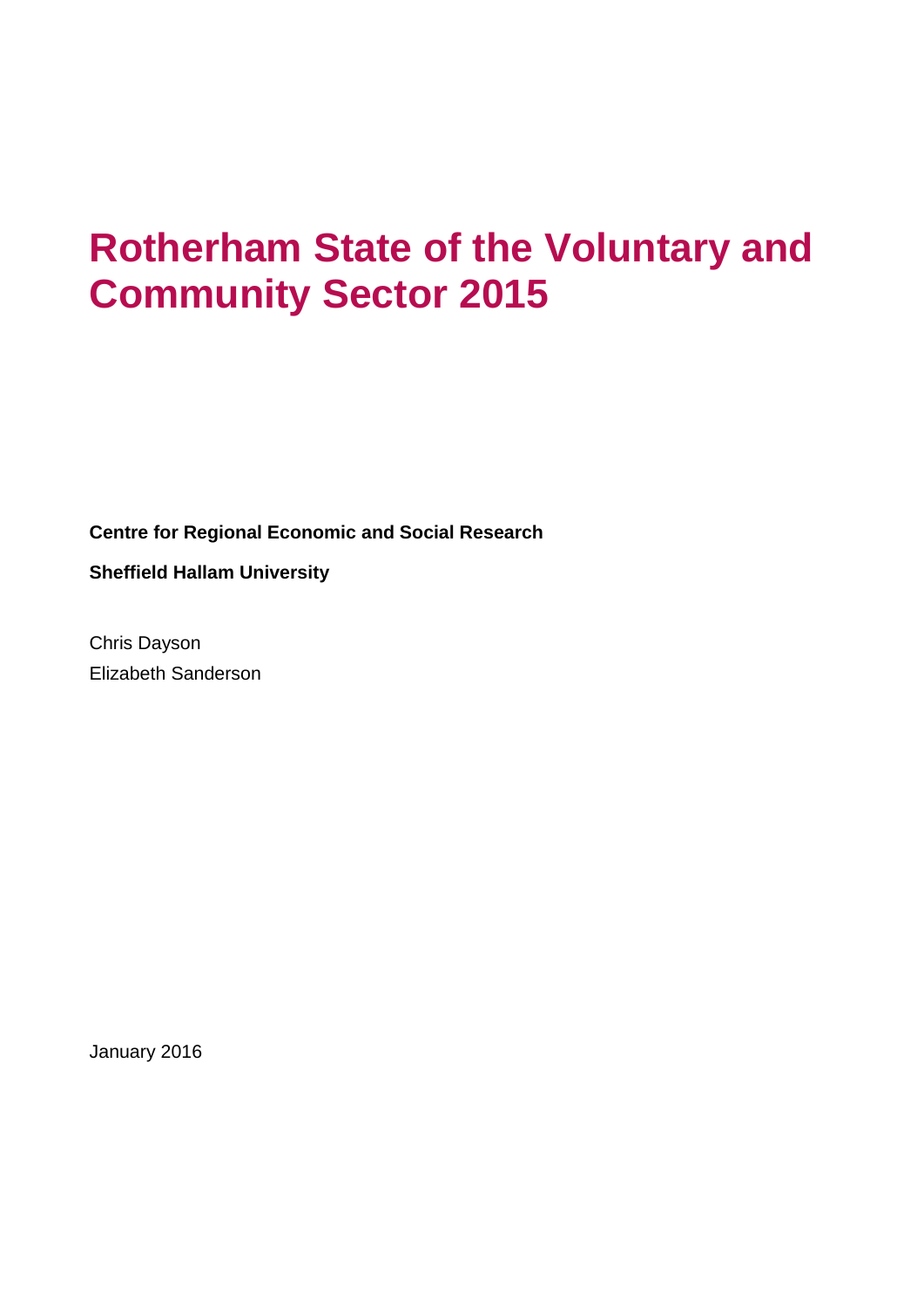# **Acknowledgements**

This research has been commissioned by Voluntary Action Rotherham, funded by the Rotherham Together Partnership and undertaken by the Centre for Regional Economic and Social Research (CRESR) at Sheffield Hallam University. In completing the report we are particularly grateful to Shafiq Hussain and Sarah Kelly for their support in developing and administering the survey. We are also grateful to the many employees and volunteers from across the voluntary and community sector who took the time to complete a questionnaire or participate in an interview or focus group. We would also like to thank the voluntary and community sector commissioners who participated in the qualitative research.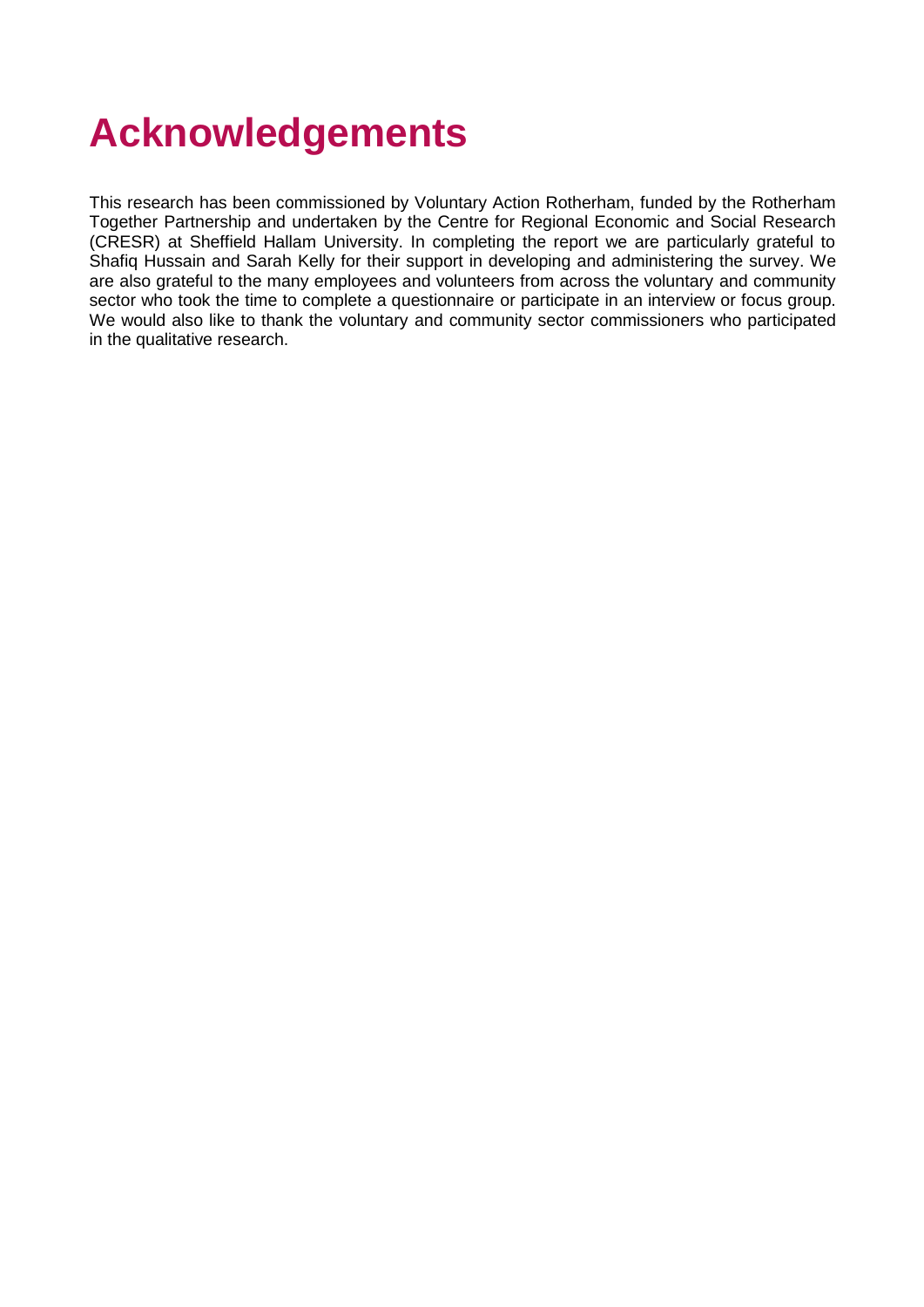# **Definitions**

This report is about the 'state of the voluntary and community sector in Rotherham'. The sector is also often referred to as the 'third sector' whilst the current government often refers to 'civil society'. In this report, when we talk about the voluntary and community sector (VCS) in Rotherham, we mean **voluntary organisations**, **community groups**, the **community work of faith groups,** and those **social enterprises** and **community interest companies** where there is a wider accountability to the public via a board of trustees or membership and all profits will be reinvested in their social purpose.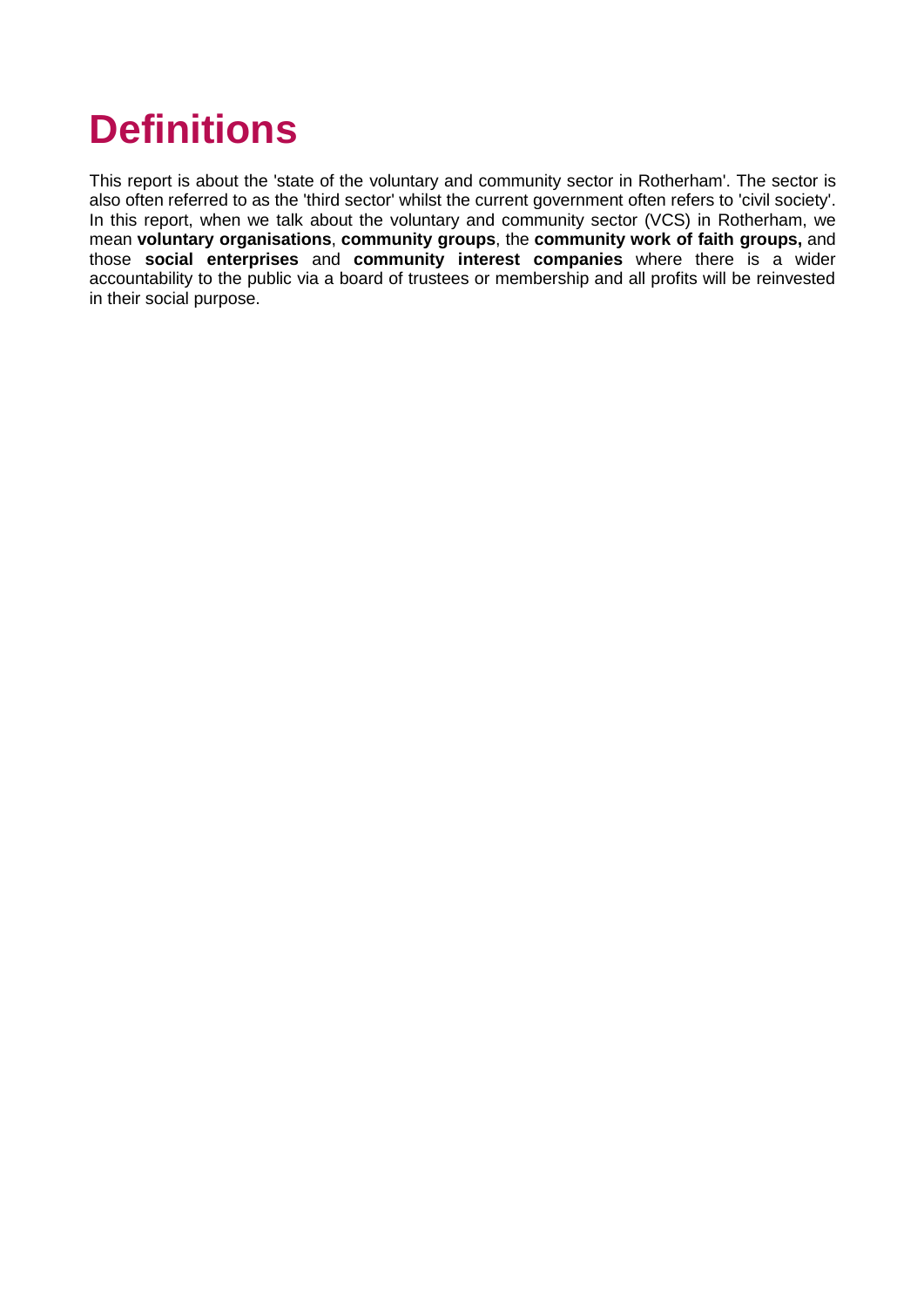# **Foreword**

The first time Voluntary Action Rotherham (VAR) commissioned a comprehensive survey of the 'state of' the Rotherham Voluntary and Community Sector, was back in 2008. The 2008 report provided a real insight into the sector, highlighting, key facts about the 'make up' and key contributions of the sector to the social fabric, well-being and local economy. It was a real 'eye opener' for both the local VCS and our partners and stakeholders in showing for example the numbers of VCS groups and organisations that operated in Rotherham, the organisational size, their remit, types of service delivery, beneficiaries, locality, number of paid staff and number of volunteers.

VAR also in the past, specifically commissioned research into the needs of the voluntary and community sector; which has informed the development of the local VCS strategy. On an annual basis, in partnership, we assess the 'take up and effectiveness of the VCS infrastructure support services delivered by VAR and our partners, where relevant. This work has included some analysis of some of the changes for the VCS, particularly in areas of income levels, numbers of staff and volunteers; as well as a focus on any gaps in the VCS infrastructure services required. This information has all been crucial in ensuring the VCS 'Infrastructure' services and support offer is appropriate, relevant and 'fit for purpose'.

So this latest 2015 research into the State of the Voluntary and Community Sector in Rotherham, provides the most up to date analysis; especially at a time when a number of issues affect the environment, including, the decline of regeneration / external funding into Rotherham, the economic conditions, Rotherham's Indices of Multiple Deprivation Score and the squeeze on public sector finances.

Recent years have also seen a contraction of some of the VCS Infrastructure support services; with organisations such as Together for Regeneration ceasing. Although the funding support and small group work has been picked up by VAR and Rotherham Ethnic Communities Alliance.

At VAR we continue to be passionate about the work and role of our members and frontline groups and organisations; and working alongside them we see the much needed services and support provide to many tens of thousands of people in Rotherham, often in the most disadvantaged and marginalised communities. Although not a 'VCS Needs Analysis', there are a number of areas which are highlighted by this 'State of the Sector' analysis, that we continue to support, and some with renewed evidence and some areas are highlighted which although we were made aware of anecdotally, we did not previously have a robust evidence base. Some of the key themes going forward include:

- Managing finances reserves, managing risk, governance, closing down properly if needed/ need for full cost recovery and the role of the Compact
- Funding bringing more resources into sector/ support on fundraising/donations and giving/ work with Big Lottery etc
- Support for applying for grants/ use of grant finder
- Commissioning support and tenders
- Project management Support and service delivery
- Raising profile and awareness of sector and supporting sustainability
- Role of volunteering and support to volunteering

At VAR, we will be working with our partners and stakeholders to address and support the areas above and we remain committed to, and positive and passionate about the role the local VCS in contributing to the health and well-being of the Borough.

Janet Wheatley (CEO Voluntary Action Rotherham)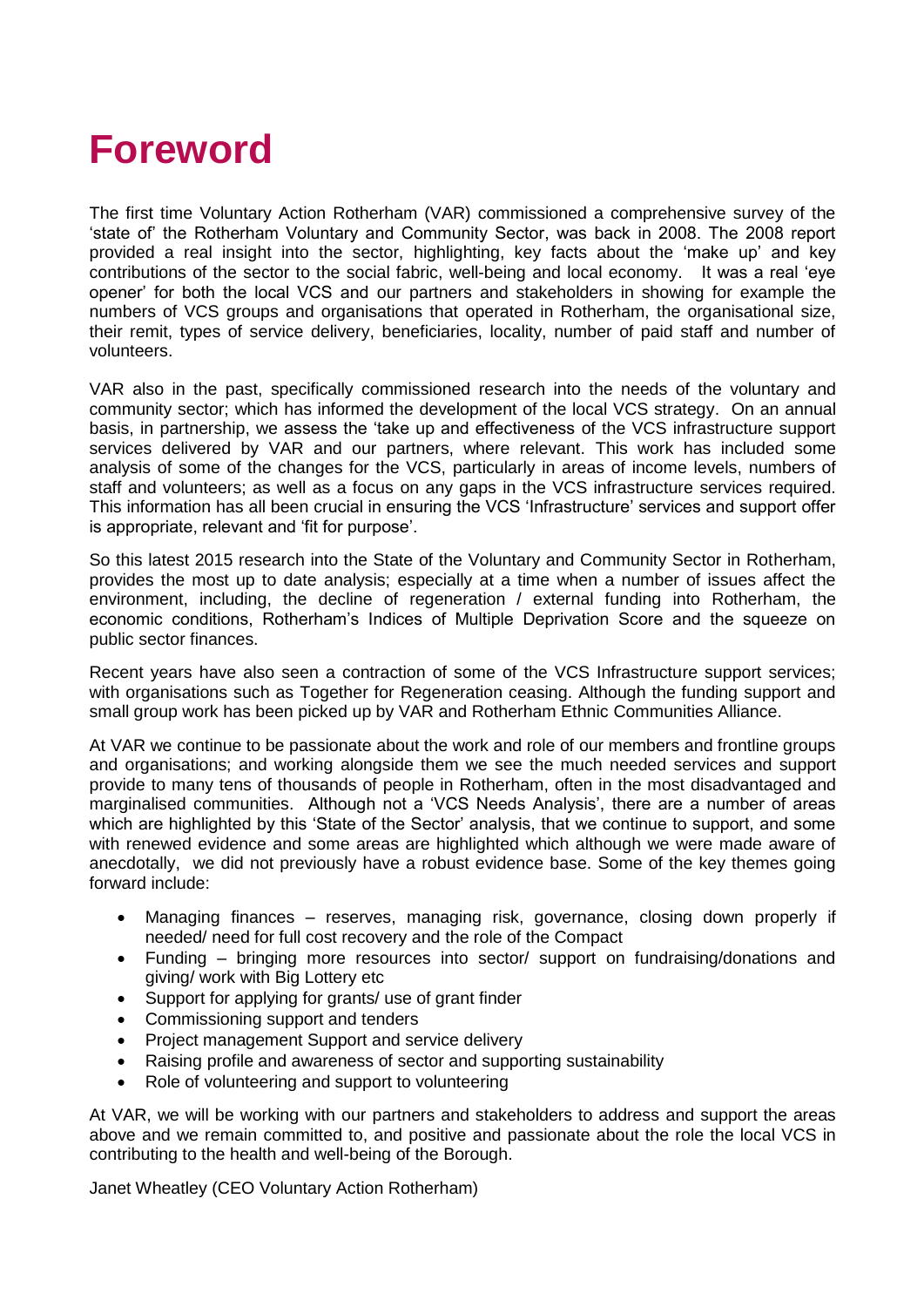# **Contents**

| $1 \quad \blacksquare$ |  |
|------------------------|--|
| 2 <sup>7</sup>         |  |
| $\mathbf{3}$           |  |
| 4                      |  |
| 5                      |  |
| 6                      |  |
| $\mathbf{7}$           |  |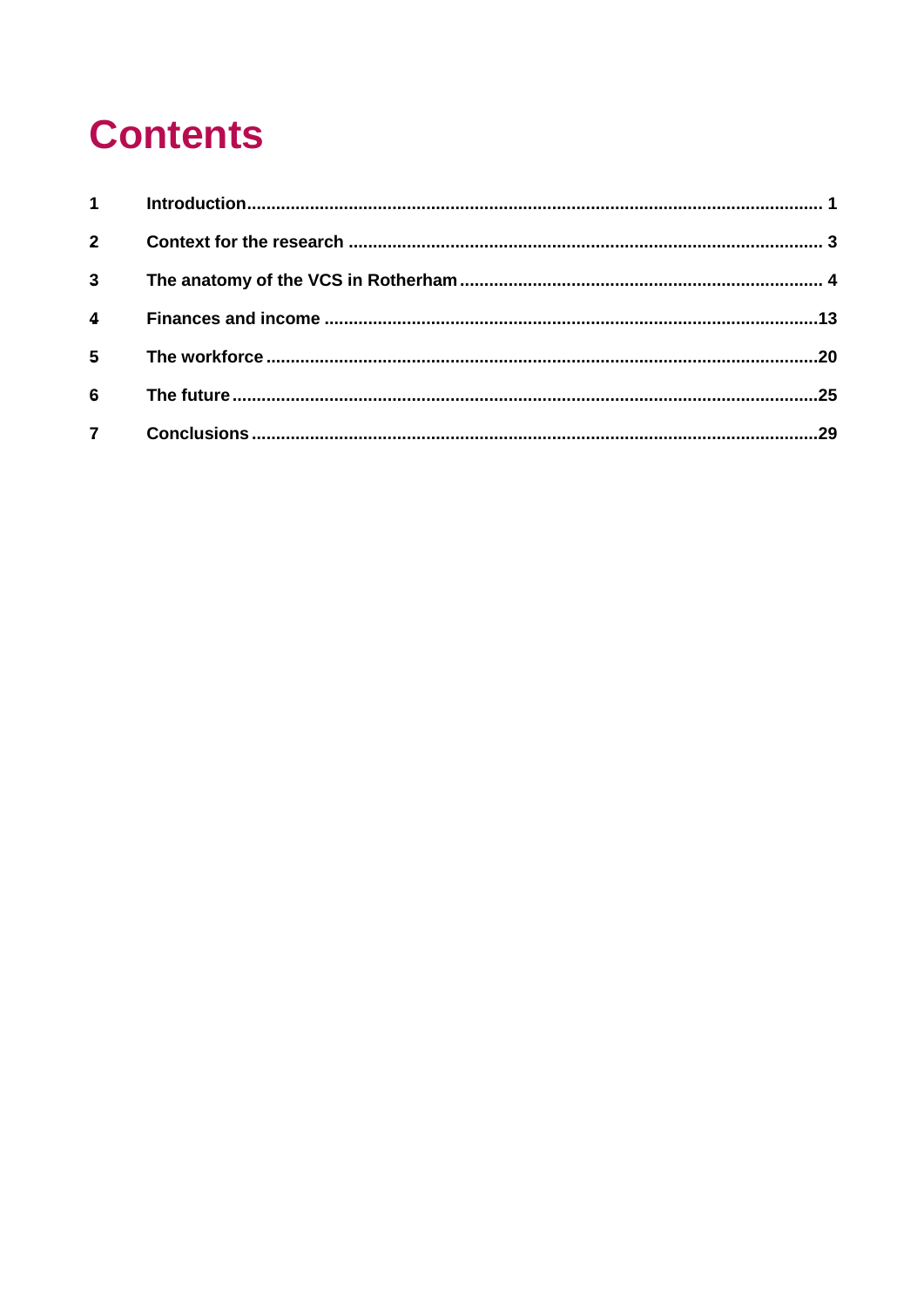<span id="page-6-0"></span>

-

This report provides the main findings of research aimed at improving the understanding of the social and economic impact of the voluntary and community sector in Rotherham. The research was commissioned by Voluntary Action Rotherham and undertaken by the Centre for Regional Economic and Social Research (CRESR) at Sheffield Hallam University.

The key objective of the research was to provide a comprehensive overview of the sector in Rotherham in 2015.

The research involved a web-based survey of organisations supporting the people and communities of Rotherham. At least partial responses were received from 185 of the 681 organisations that were sent a survey questionnaire: this represents an **overall response rate of 27 per cent,** a good response rate when compared to recent other studies<sup>1</sup>.

Voluntary Action Rotherham provided input into the development of the questionnaire which included questions from previous 'state of the sector' studies alongside questions from the Cabinet Office's National Survey of Third Sector Organisations (2008) and Charities and Enterprises (2010).

The questionnaire provided data on various aspects of the voluntary and community sector including:

- **the scale and scope of its activity**, including the roles organisations undertake, the people they support, and the areas they benefit
- **income and expenditure**, including sources of funding, and financial sustainability
- **volunteers and paid staff,** including their estimated economic contribution
- **the sector's views about the future,** including about how things might change over the next three years and their strategic direction as organisations.

When reading the report it is important to recognise two key points. First, the results reported are based on the survey responses received. Therefore it is possible that if a different sample of organisations had taken part in the survey different results may have emerged. It is estimated that the results reported are within +/- six percentage points of the true value.

 $1$  A similar study undertaken in Greater Manchester in 2013 had a response rate of 22 per cent and another study undertaken in Nottinghamshire in 2015 had a response rate of 16 per cent (around 18 per cent if responses to an electronic survey distributed to an unknown population are included).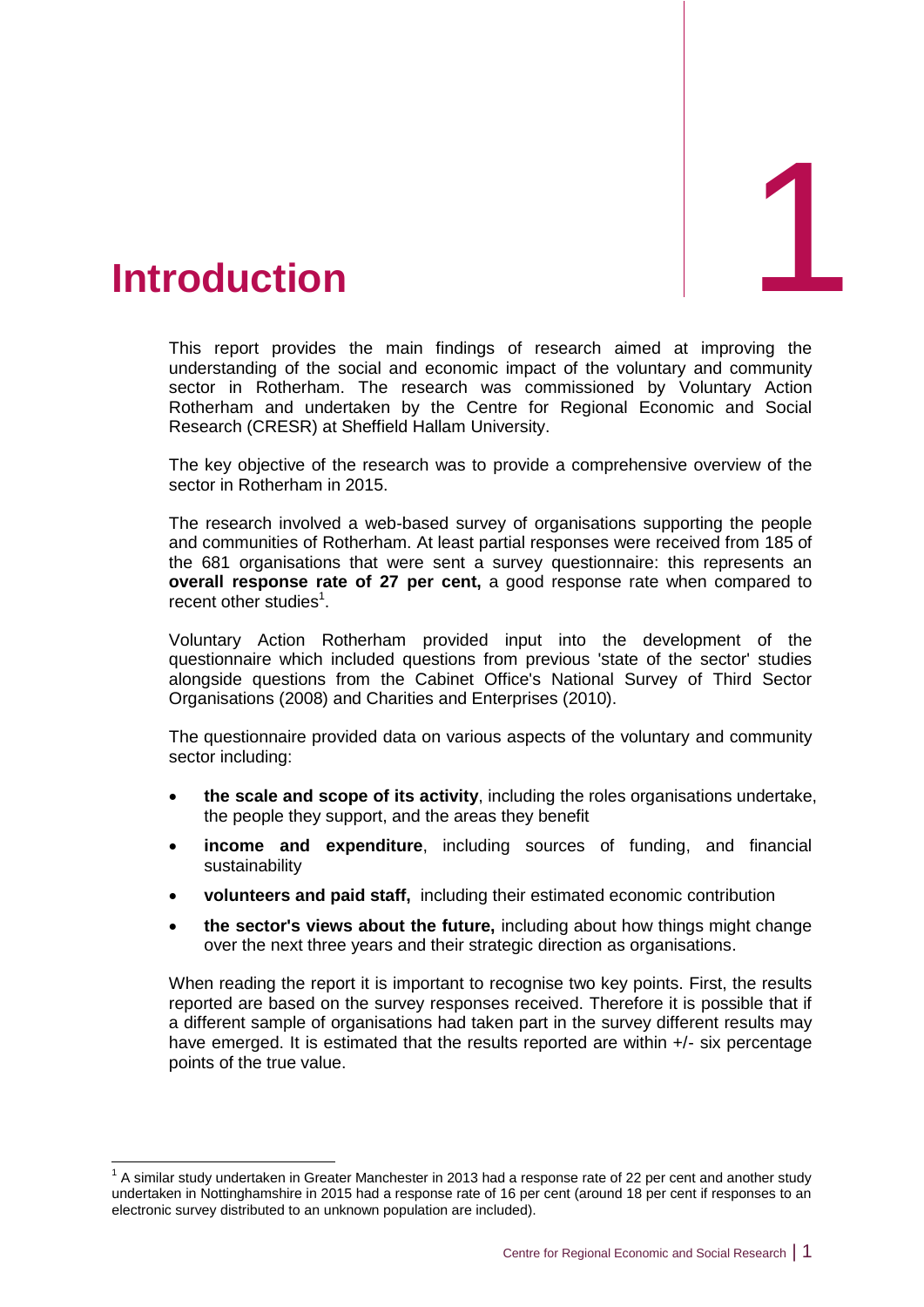Second, in a number of instances the report presents 'grossed up' estimates for all organisations within the area; for example estimates are provided of income, staffing and volunteers. These have been created using the estimated average for micro, small, medium and large organisations within Rotherham who took part in the survey. The averages are then multiplied by the estimated number of organisations within these size bandings within the area. These have then been summed to provide aggregate area-level results.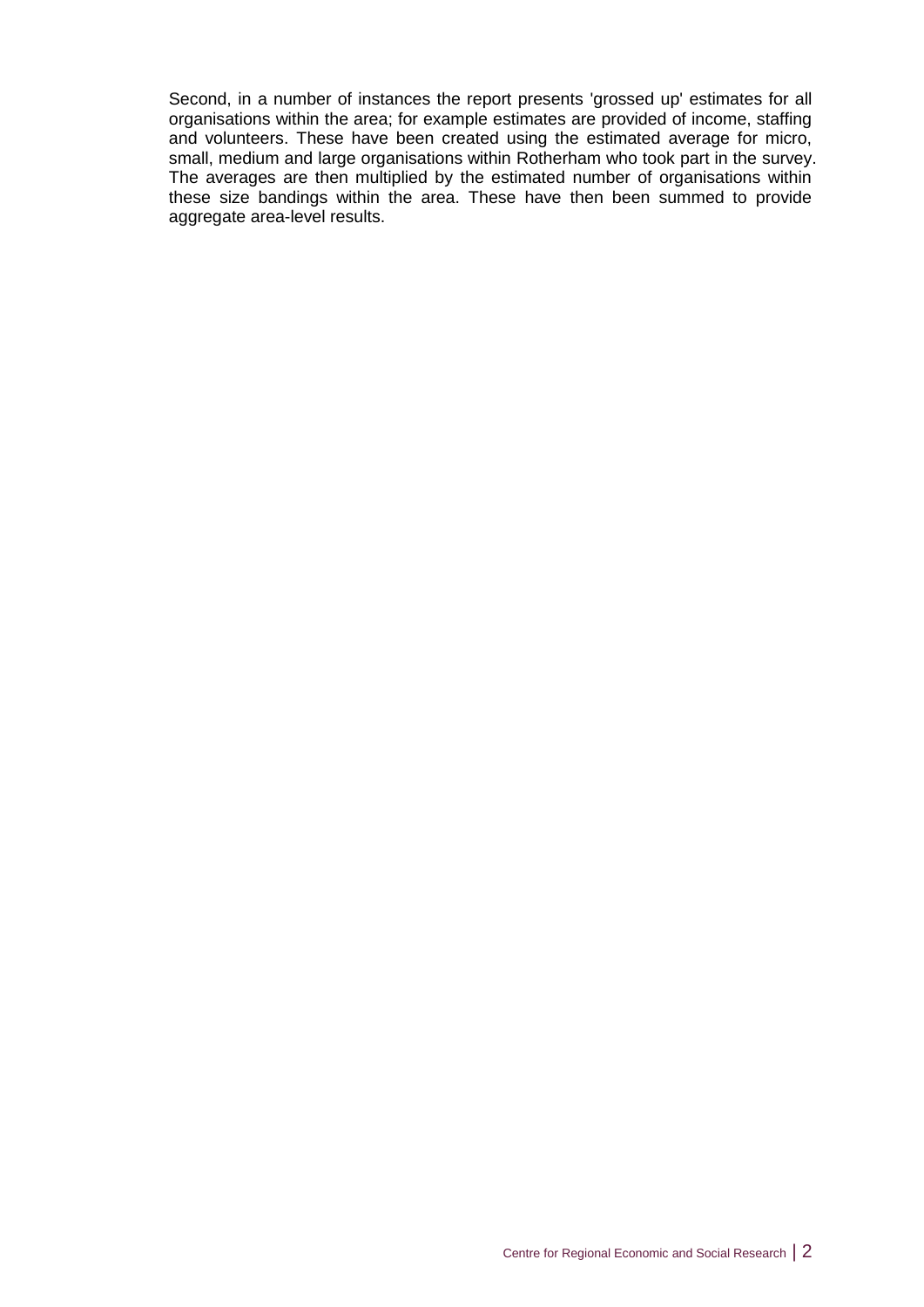

# <span id="page-8-0"></span>**2. Context for the research**

This research comes during a period of slow economic recovery following the recent long-term economic downturn. However, NCVO report that the income of the voluntary and community sector has not recovered in line with the wider economy, with overall voluntary and community sector income in England falling from £42.1bn in 2007/08 to £40.7bn in 2013/14. $^2$  This is linked, at least in part, to the considerable reductions in public expenditure have taken place over recent years, as a result of which income from Government contracts have fallen by £1.7bn since its peak in 2009/10, and grants from central and local Government have fallen by 49.3 per cent  $(E2bn)$  between 2007/09 and 2013/14.<sup>3</sup> With the election of the Conservative Government in May 2015, austerity measures are set to continue for the foreseeable future

The reduction in the sector's income follows a period of considerable growth for the sector during the years 1997-2010 when it received unprecedented levels of policy attention and public funding, including major investment in national sector-wide programmes. While the VCS continues to be seen by the major political parties as playing an important and expanding role in the social and economic development of the country, the policy environment had changed somewhat since 2010. Although some previous policies have continued to receive support, including encouragement for the sector's involvement in public service delivery, there have been fewer national programmes and a much greater emphasis on citizen-led social action

Locally, the reductions in public expenditure have been felt acutely in Rotherham. As part of the Coalition Government's plan to reduce the deficit, it reduced funding for local government in England, and Rotherham Council has experienced, and is continuing to experience, declining Government funding. In addition in Rotherham, since the publication of the Jay Report in 2014 and the subsequent Casey Report, the town has, and is still, undergoing a period of intense change. This has had significant repercussions for all organisations and in particular Rotherham Borough Council.

In order to fully assess the potential and capacity of the VCS to inform and shape the future of Rotherham, the Rotherham Together Partnership (comprised of all key partner agencies) agreed that up to date and independent research was needed on the State of the VCS in the Borough. Such research would provide a comprehensive overview of the sector in Rotherham, enabling partners to effectively utilise and increase the range and potential of community assets, maximise opportunities for coproduction with the VCS, increase individual and community resilience and harness the economic potential of the sector.

 2 *A Financial Sustainability Review* (2015) NCVO - Up until 2011 the sector's income was broadly correlated with UK GDP, after which it sharply declined.<br>3. A Financial Suptainability Boujou (2014)

*A Financial Sustainability Review* (2015) NCVO.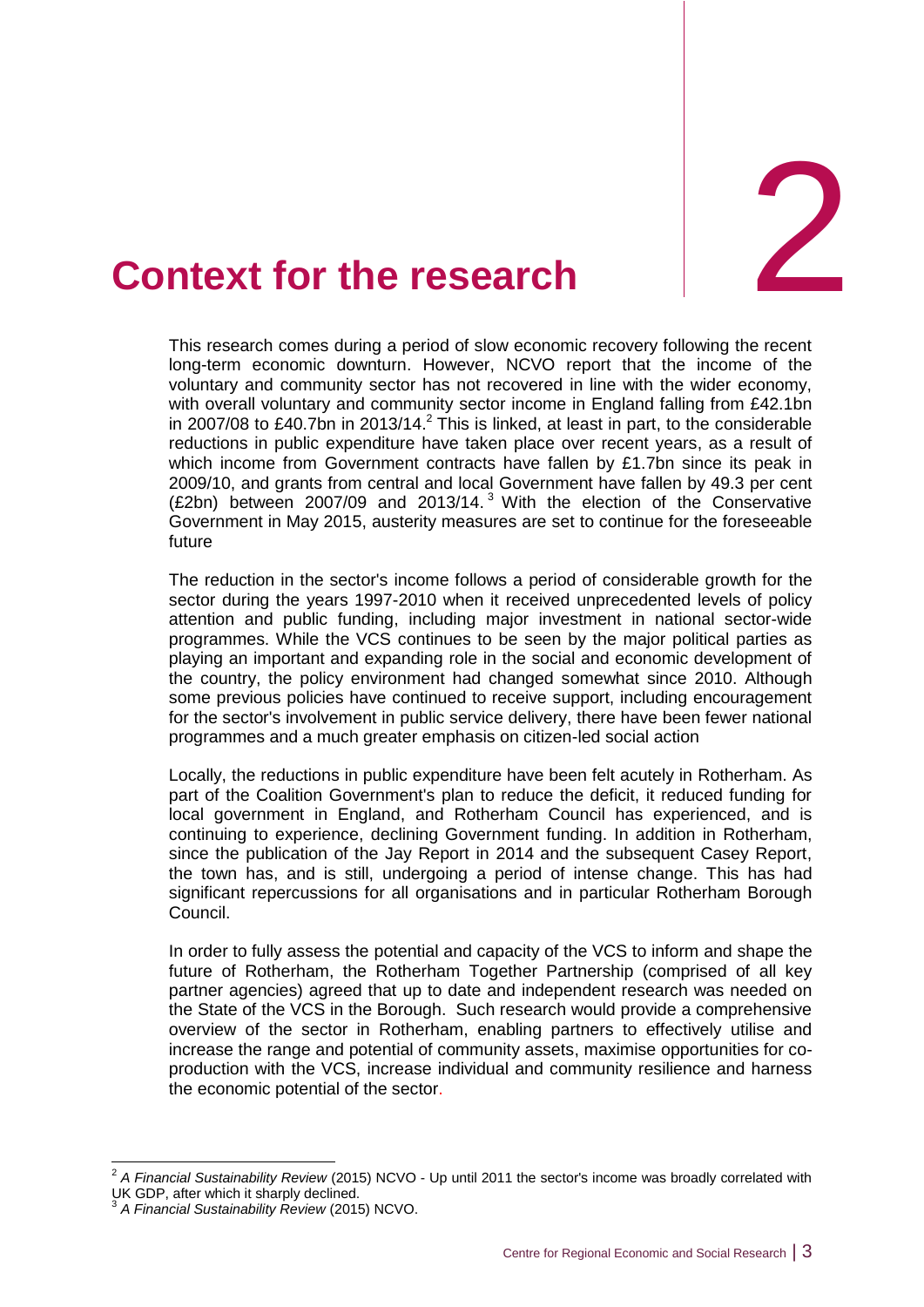# <span id="page-9-0"></span>3. **The Rotherham anatomy of the VCS in**

This chapter develops a picture of the core features of the voluntary and community sector in Rotherham. It focusses on a series of general questions in which respondents were asked about their group or organisation: what it is, what it does, who for, where and how.

# **3.1. How many organisations are there in the VCS in Rotherham?**

Estimating the number of organisations represents a major challenge. This is because a large proportion of organisations are small, local and **not formally constituted** as charities, limited companies or other recognised forms which require registration (i.e. industrial and provident societies). As a result they do not appear on formal central records such as those held by the Charity Commission or the Department for Business, Innovation and Skills (BIS) so are considered '**below-theradar' (BTR).** Any estimate of the total number of organisations in an area therefore requires information on the numbers of registered and unregistered (i.e. BTR) organisations.

In estimating the total number of organisations in Rotherham we drew on information from two sources:

- official Cabinet Office figures indicate that the total number of registered organisations in the voluntary and community sector in Rotherham is **430**<sup>4</sup>
- research by The National Council for Voluntary Organisations (NCVO) and the University of Southampton<sup>5</sup> which found that on average there are  $3.66$  BTR organisations per 1,000 population. If this figure is applied to Rotherham, $6$  it can be estimated that there are **952** BTR organisations in the Borough.

Summing the official Cabinet Office figures and BTR<sup>7</sup> estimates produces an estimated figure of:

# **1,382 organisations** *in total operating in the voluntary and community sector in Rotherham.*

 4 This estimate was calculated as part of the 'National Survey of Charities and Social Enterprises' undertaken by Ipsos MORI for Cabinet Office in 2010.

<sup>5</sup> Mohan et al. (2010). *Beyond 'flat-earth' maps of the third voluntary sector: enhancing our understanding of the contribution of 'below-the-radar' organisations*. Northern Rock Foundation Briefing Paper.

<sup>&</sup>lt;sup>6</sup> Based on Office for National Statistics 2014 population estimates.

 $<sup>7</sup>$  It is important to note that the BTR figure is an estimate based on an average across 46 local authorities. The</sup> BTR research found significant variability, with some local authorities reaching over seven BTR organisations per 1,000 population, and in one case exceeding 10.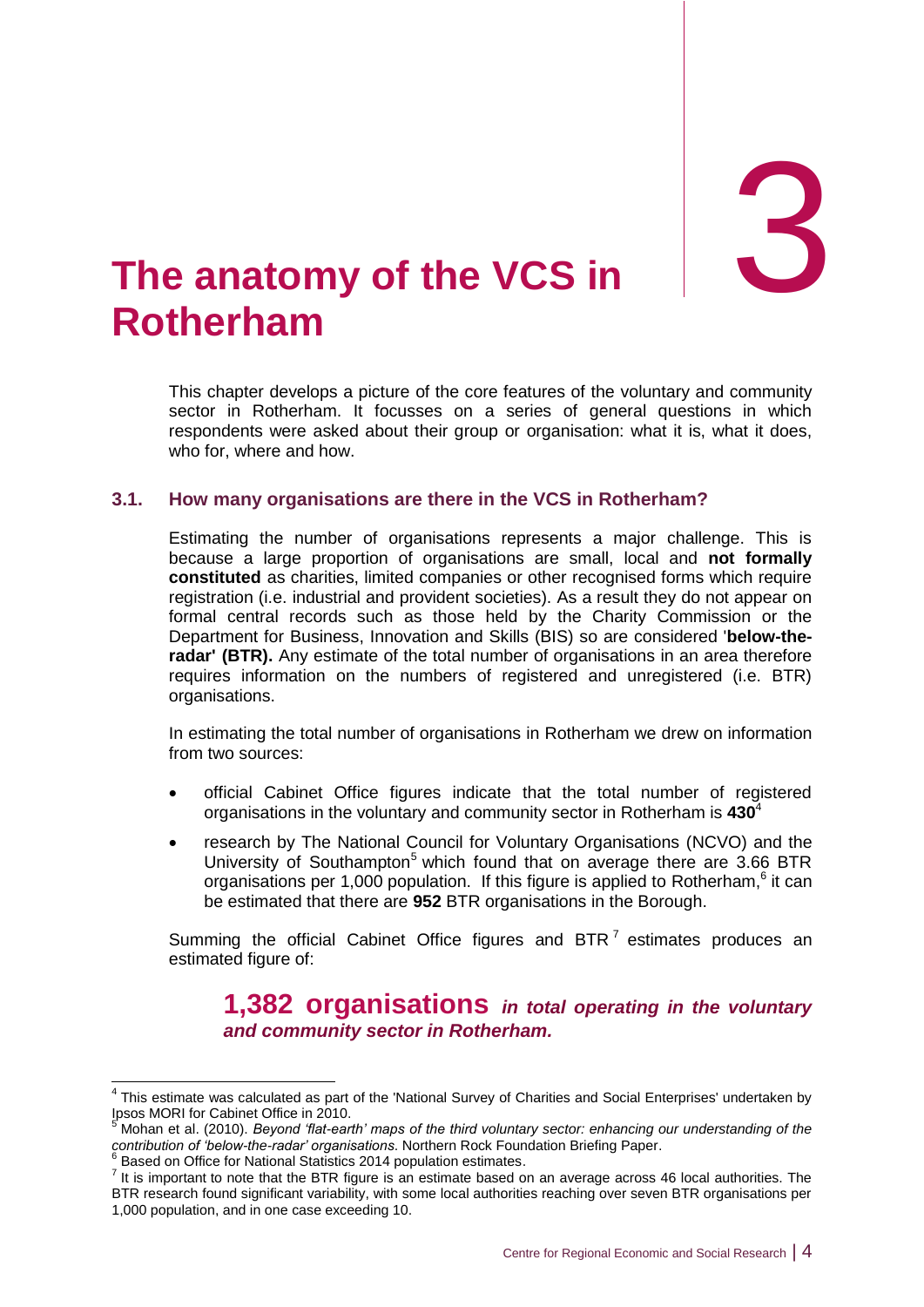# **3.2. What size are organisations in Rotherham?**

The size of organisations is traditionally measured using their annual income.<sup>8</sup> When the distribution of Rotherham organisations was explored by size category based on income for 2014/15, it showed that **the majority of organisations were either micro or small**. But the survey was under-representative of BTR organisations and over-representative of large organisations, so this did not present an accurate picture of the actual distribution. The figures for BTR organisations were therefore adjusted based on the assumption that the estimated 701 organisations not included in the survey sample were BTR and micro in size. Adjustments were also made to the number of large and medium sized organisations based on a review of Charity Commission and national survey data. The outcome of this process is shown in Figure 3.1, which demonstrates that the majority (79 per cent of organisations) of the voluntary and community sector organisations are micro in size.

Introducing the BTR figure produces a much higher estimate for the number and proportion of micro organisations and emphasises the finding that a large proportion of organisations in the VCS in Rotherham are very small (92 per cent micro or small). This is consistent with national trends:  $NCVO<sup>9</sup>$  estimate that 83 per cent of the VCS is made up of micro or small organisations, 14 per cent are medium, and three per cent are large.



**Figure 3.1: Proportion of Rotherham VCS organisations by size (estimated)**

Source: Rotherham State of the Voluntary and Community Sector survey 2015 Base: 1,382

 8 In exploring organisation size we used the categories developed by NCVO for use in their Almanac series: Micro (under £10K); Small (£10k-£100k); Medium (£100k-£1m); Large (more than £1m).<br>9 A Financial Suntainability Review (2015) NGVO

*A Financial Sustainability Review* (2015) NCVO.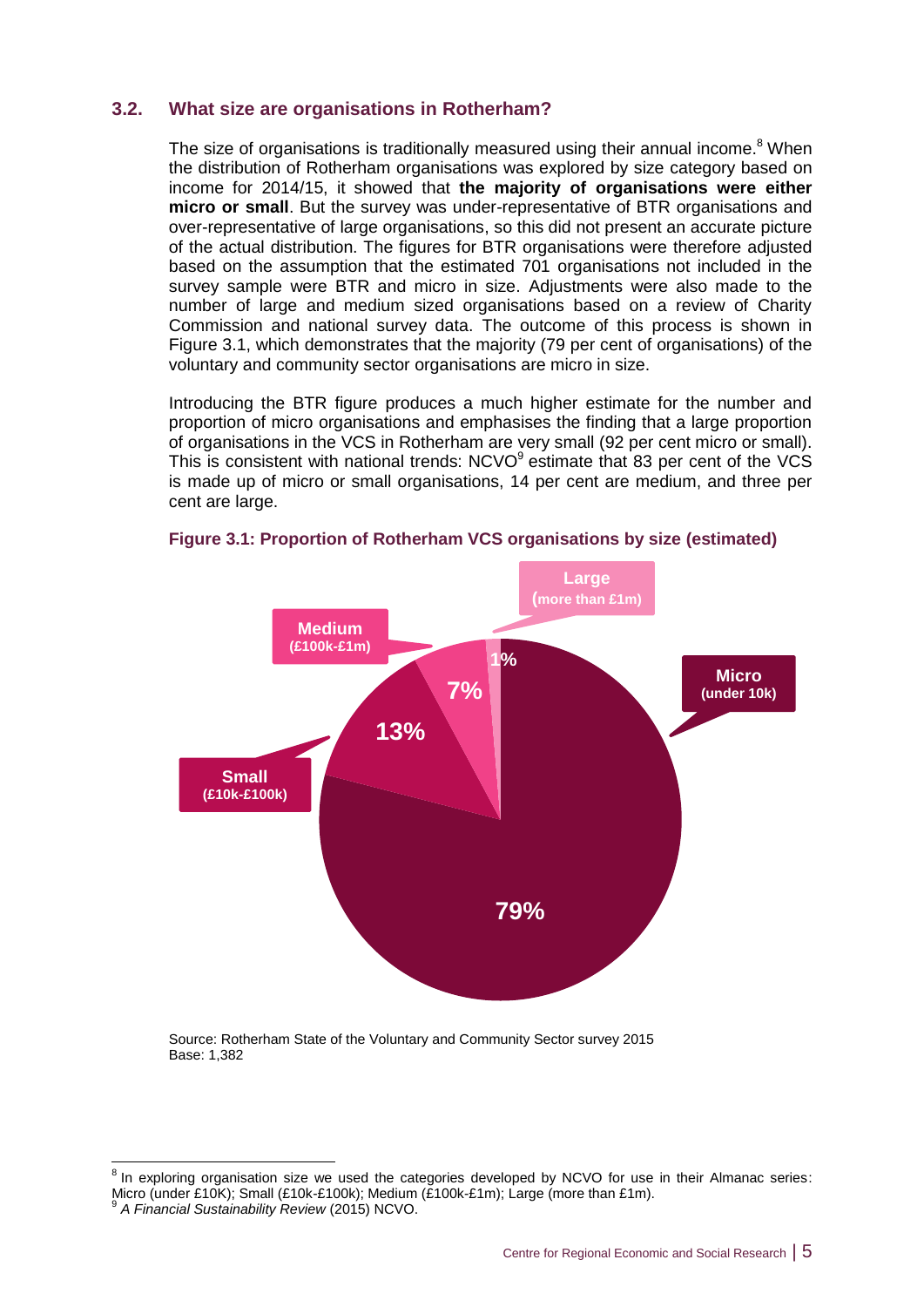# **3.3. What types of organisations operate in the VCS in Rotherham?**

Respondents to the questionnaire were asked to identify the legal status of their organisation. For this question it was possible for organisations to select registered charity in addition to identifying their legal form. Figure 3.2 below shows that 32 per cent of organisations were a company limited by guarantee and 27 per cent were a group with a constitution, but not registered charities and that separate to identifying their legal status the majority of respondents, 55 per cent, identified that their organisation was a registered charity.



# **Figure 3.2: The legal status of organisations**

Source: Rotherham State of the Voluntary and Community Sector survey 2015 Base: 183

Respondents were also asked to identify which category from a list of 'organisation types' best described their organisation. The results indicate that many organisations in the VCS are likely to have a local focus. Figure 3.3 shows that the largest proportion, **26 per cent, identified their organisation as being a local voluntary organisation**. This proportion is over double that for the next most common type.



Source: Rotherham State of the Voluntary and Community Sector survey 2015 Base: 184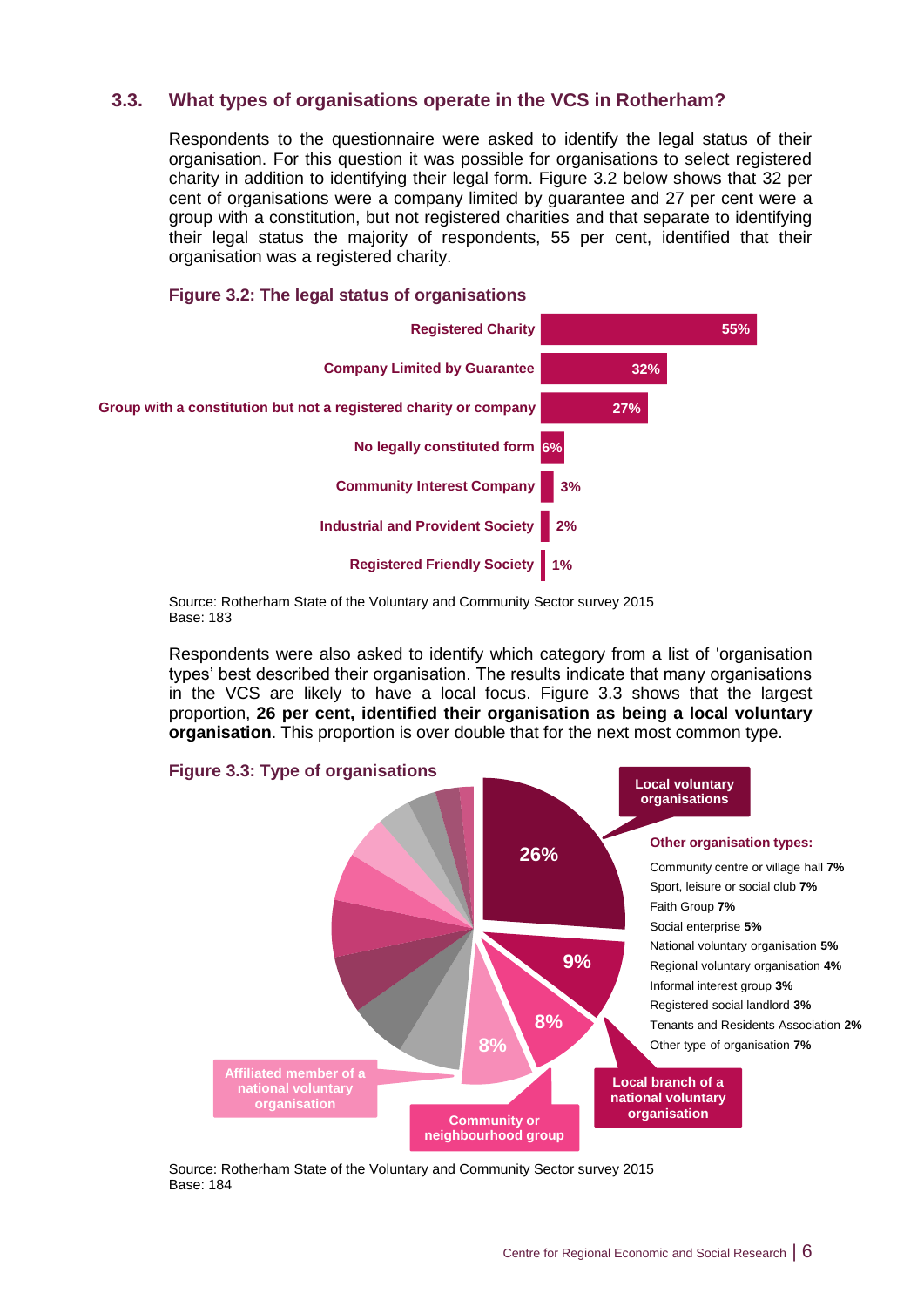# **3.4. How long have organisations in the VCS been operating?**

The questionnaire asked respondents to indicate when their organisation was formed. Assessment of organisations by the year in which they were formed provides an indication of how established the voluntary and community sector is in Rotherham.

The responses received build a picture of a VCS that has a fairly well-established core. However, the VCS in Rotherham has also seen the formation of many new organisations since 2001. Figure 3.4 shows that 48 per cent of organisations responding to the survey had been formed since 2001. Furthermore, an additional 17 per cent were formed between 1991 and 2000; this means **almost two-thirds (65 per cent) of organisations were formed in the last 24 years.** This suggests that there has been considerable growth in the voluntary and community sector over the last two decades. At the other end of the spectrum 15 per cent of organisations had been formed before 1971, including seven per cent formed in 1910 or before.



# **Figure 3.4: Year in which organisations were formed**

Source: Rotherham State of the Voluntary and Community Sector survey 2015 Base: 151

It is important to conclude this section by drawing an important qualification. Although the results suggest that it is likely that the VCS in Rotherham has experienced growth in the number of organisations established in the last 20 years or so, it may not be as dramatic as the figures suggest. By definition, the survey is of organisations still operating in Rotherham in 2015, not those which have closed down or ceased operations. Of the organisations which have survived through to 2014/15, the results suggest that a high proportion were established in the last 20 years. But some of the organisations established before, and since, may have subsequently closed down. Because we do not know the rate of closure over time we cannot be certain that the aggregate number of organisations being established or surviving is increasing.

# **3.5. What does the VCS in Rotherham do?**

To elicit a picture of what the voluntary and community sector in Rotherham does, the survey asked respondents to identify all the areas in which their organisation operates and then subsequently indicate the main area in which they work. Figure 3.5 presents the results of these questions and confirms the message that the VCS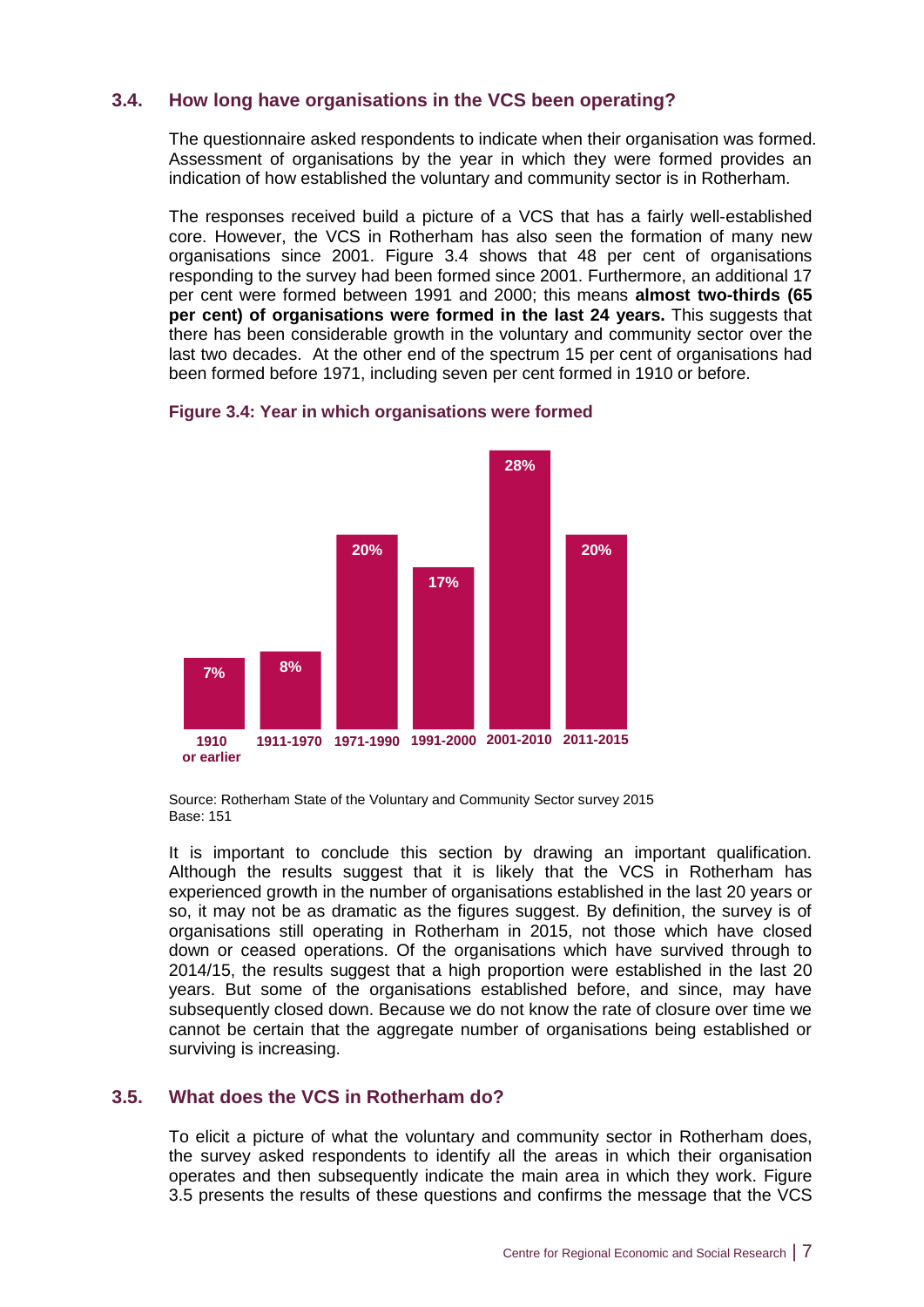in Rotherham works in a diverse range of thematic service areas. However, the proportion of responding organisations working in each area varies. This is most likely dependent on need and funding opportunities. **The area with the largest proportion of organisations operating is health/welfare/social care (55 per cent).**  Over one quarter of respondents also identified this as the main area in which their organisations work, noticeably higher than the proportion given for any other area. Around one third of organisations work in each of the following three areas: education/research/training; supporting/working with voluntary and community groups; and leisure/recreation/sport.



## **Figure 3.5: Areas and main area in which organisations work**

Source: Rotherham State of the Voluntary and Community Sector survey 2015 Base: Areas (184); main area (183)

# **3.6. Who are the clients, users or beneficiaries of the VCS in Rotherham?**

The questionnaire also asked respondents to identify the groups of people they work with or provide services for and the main group with which their organisation works with. Figure 3.6 shows that, as might be expected, the voluntary and community sector in Rotherham serves a diverse and wide-ranging client group.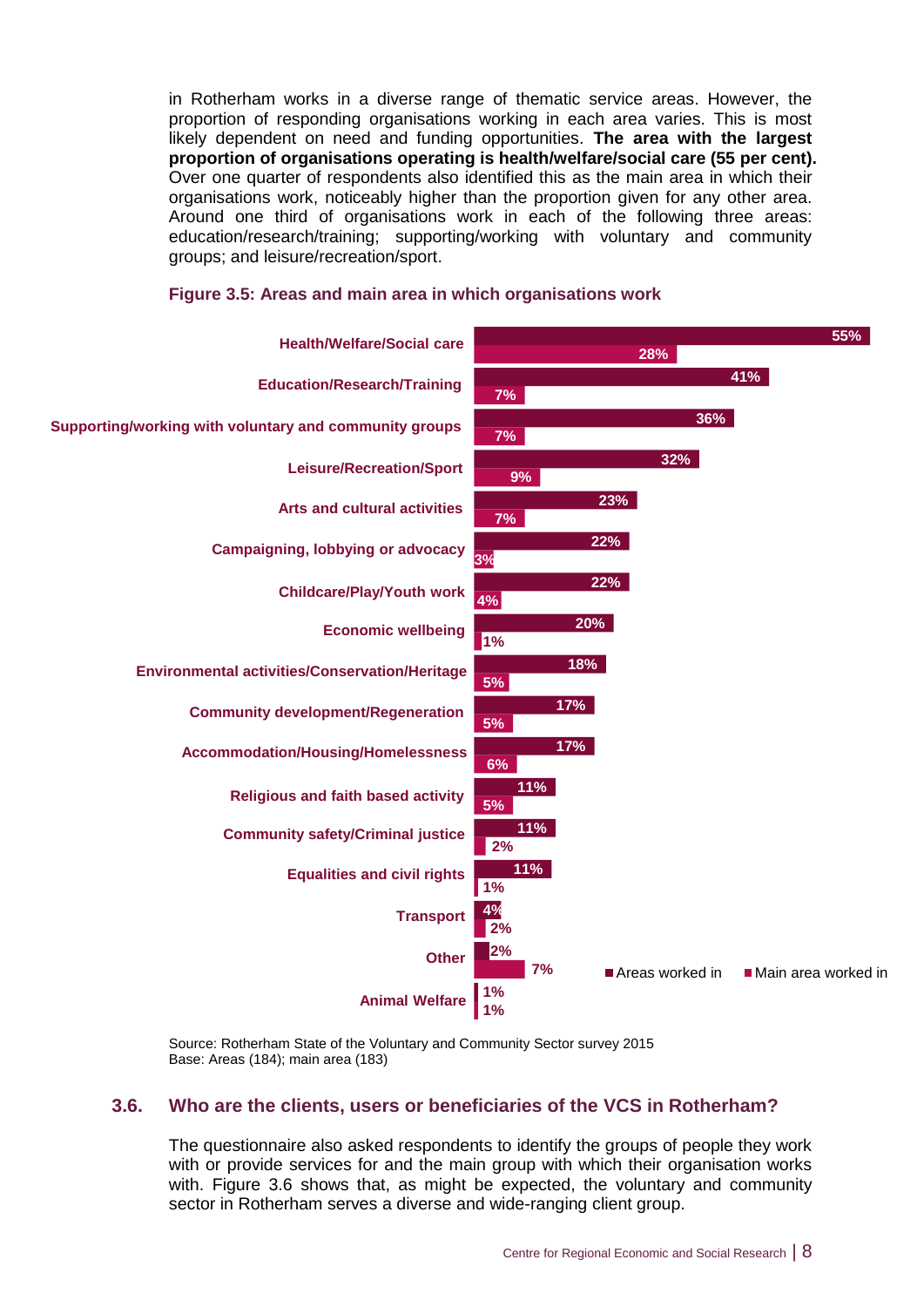Over half of organisations said they support the following groups: the local community; elderly people; the general public; children and/or young people and people with disabilities and/or special needs. One-fifth of organisations identified the general public as the main group their organisation works with. A similar proportion stated the local community and children and/or young people were the main groups they worked with (19 per cent and 18 per cent respectively).



# **Figure 3.6: Client groups and main client group of Rotherham organisations**

Source: Rotherham State of the Voluntary and Community Sector survey 2015 Base: Areas (184); main area (181)

Respondents were asked to identify the ways in which their organisation makes a difference for its service users/client group(s). This question demonstrates the key role that the VCS has in fostering strong and cohesive communities within Rotherham and highlights the importance of the VCS as an essential part of the social fabric of the Borough. As Figure 3.7 shows, almost two thirds (64 per cent) or organisations felt they are improving people's mental health while three-fifths (61 per cent) stated they are addressing the needs of disadvantaged members of the community. Over half said they are increasing people's skills.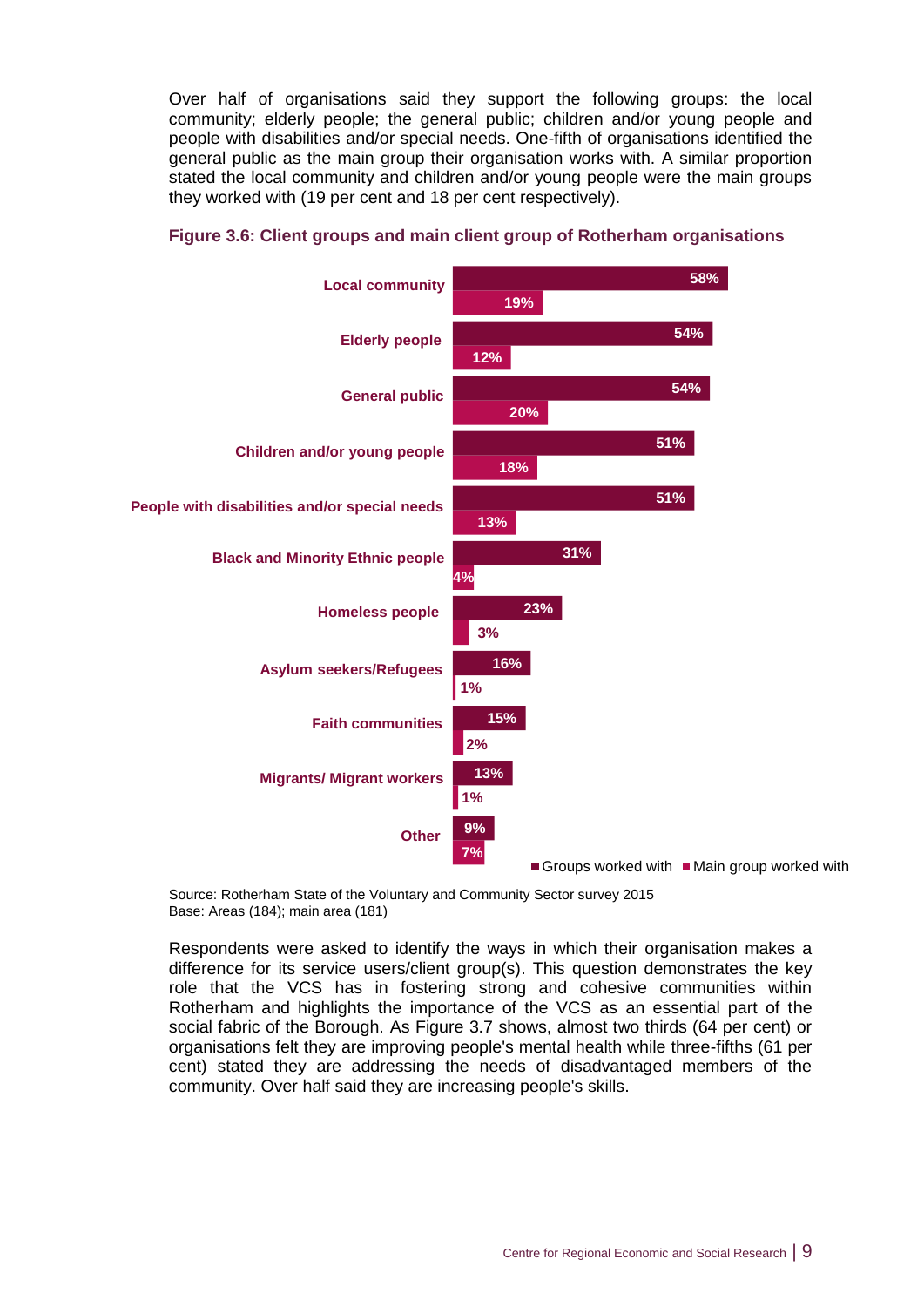# **Figure 3.7: Ways in which organisations make a difference**



Source: Rotherham State of the Voluntary and Community Sector survey 2015 Base: 185

# **3.7. At which geographical levels does the VCS operate?**

The survey asked respondents to identify the main geographical levels at which they operated – this ranged from the neighbourhood level, to those operating across England, the UK or overseas. In this question respondents were asked to pick up to three main geographic levels, the results of which are presented in Figure 3.8. This shows that the **local area is a main focus for a majority of organisations** with over half (58 per cent) identifying the Rotherham local authority areas as a main focus of their work and a further 37 per cent identifying particular Rotherham neighbourhoods or communities as a main focus. **If responses to these options are combined, then 85 per cent of respondents overall indicated that their work focusses in Rotherham**.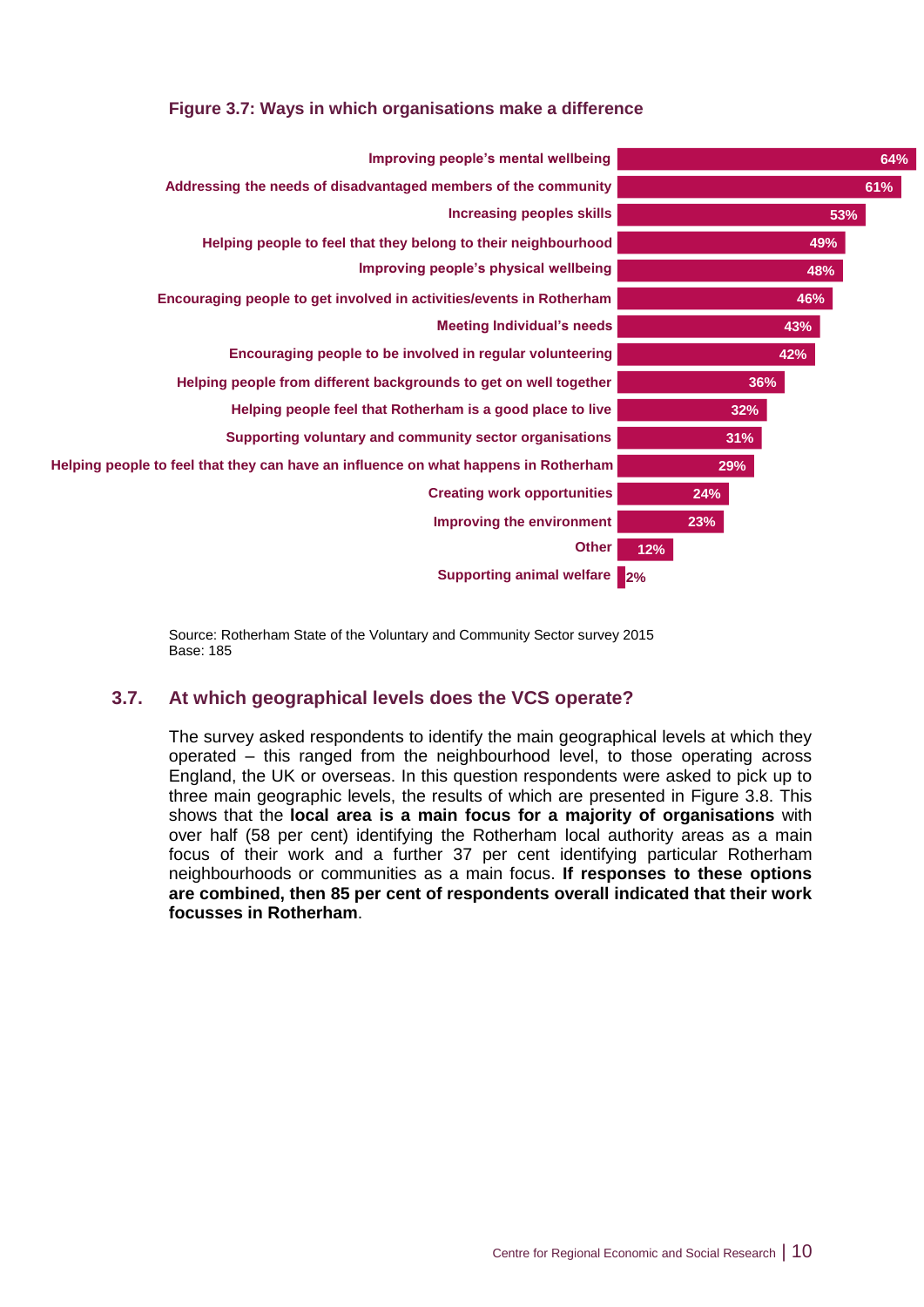## **Figure 3.8: Main geographic focus**



Source: Rotherham State of the Voluntary and Community Sector survey 2015 Base: 184

Using the responses to this question it is also possible to identify the highest geographic area that is the main focus (see Figure 3.9 below). This analysis finds that for almost two-fifths (39 per cent) their highest main geographic focus was across the whole of the Rotherham local authority area.

## **Figure 3.9: Highest geographic focus**



Source: Rotherham State of the Voluntary and Community Sector survey 2015 Base: 184

Respondents who indicated that their organisation mainly works in particular Rotherham neighbourhoods and communities were asked to identify in which Rotherham areas their work is focussed. Figure 3.10 shows the areas where more than 10 organisations said their work was focussed. Herringthorpe was the area where the most organisations said they focussed their work, followed by Eastwood and Wickersley. With the exception of Wickersley and Whiston the areas shown are all relatively deprived areas.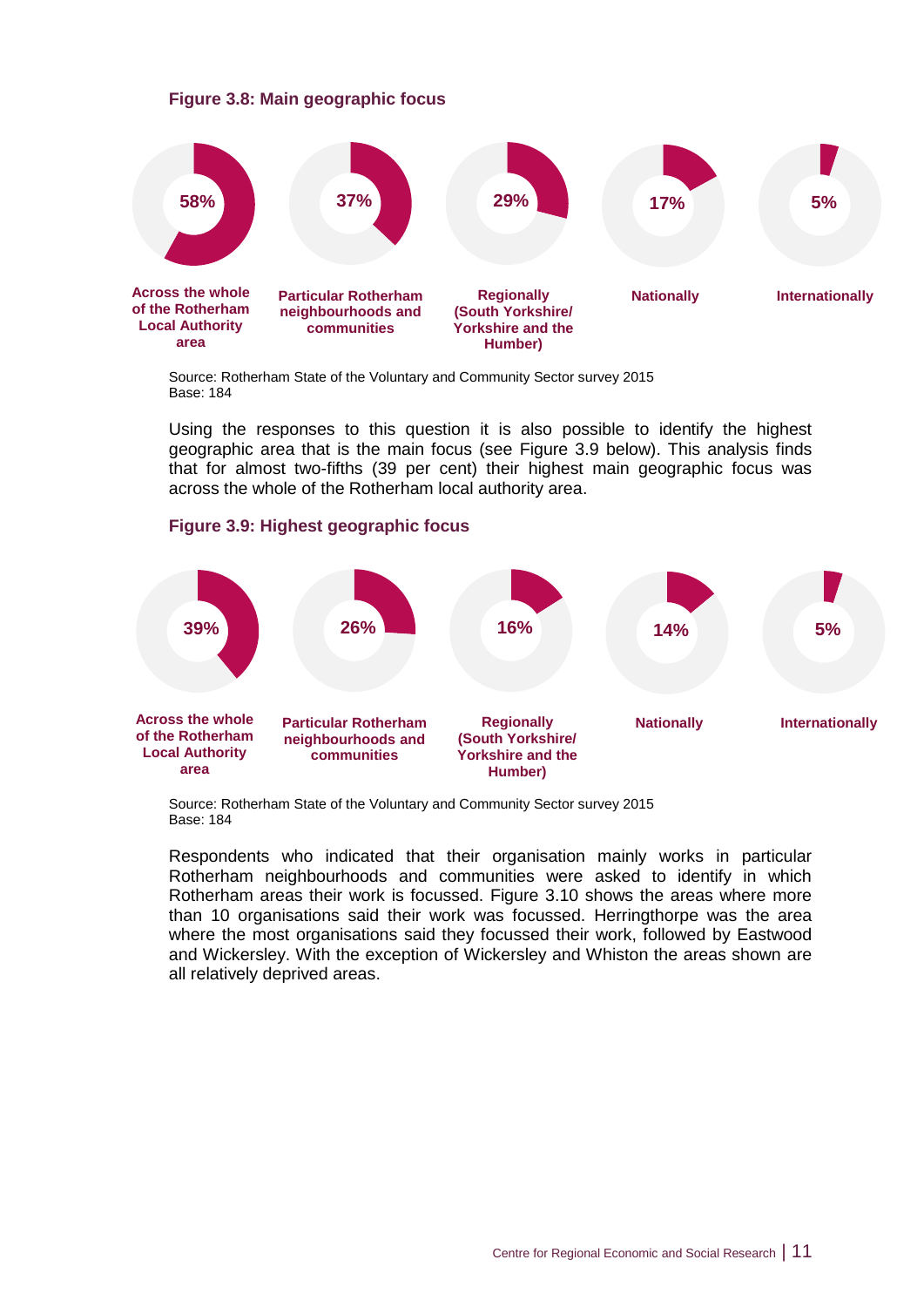

# **Figure 3.10: Rotherham areas where organisations' work is focussed**

Source: Rotherham State of the Voluntary and Community Sector survey 2015 Base: 67 (Respondents who indicated that their organisation mainly works in particular Rotherham neighbourhoods and communities)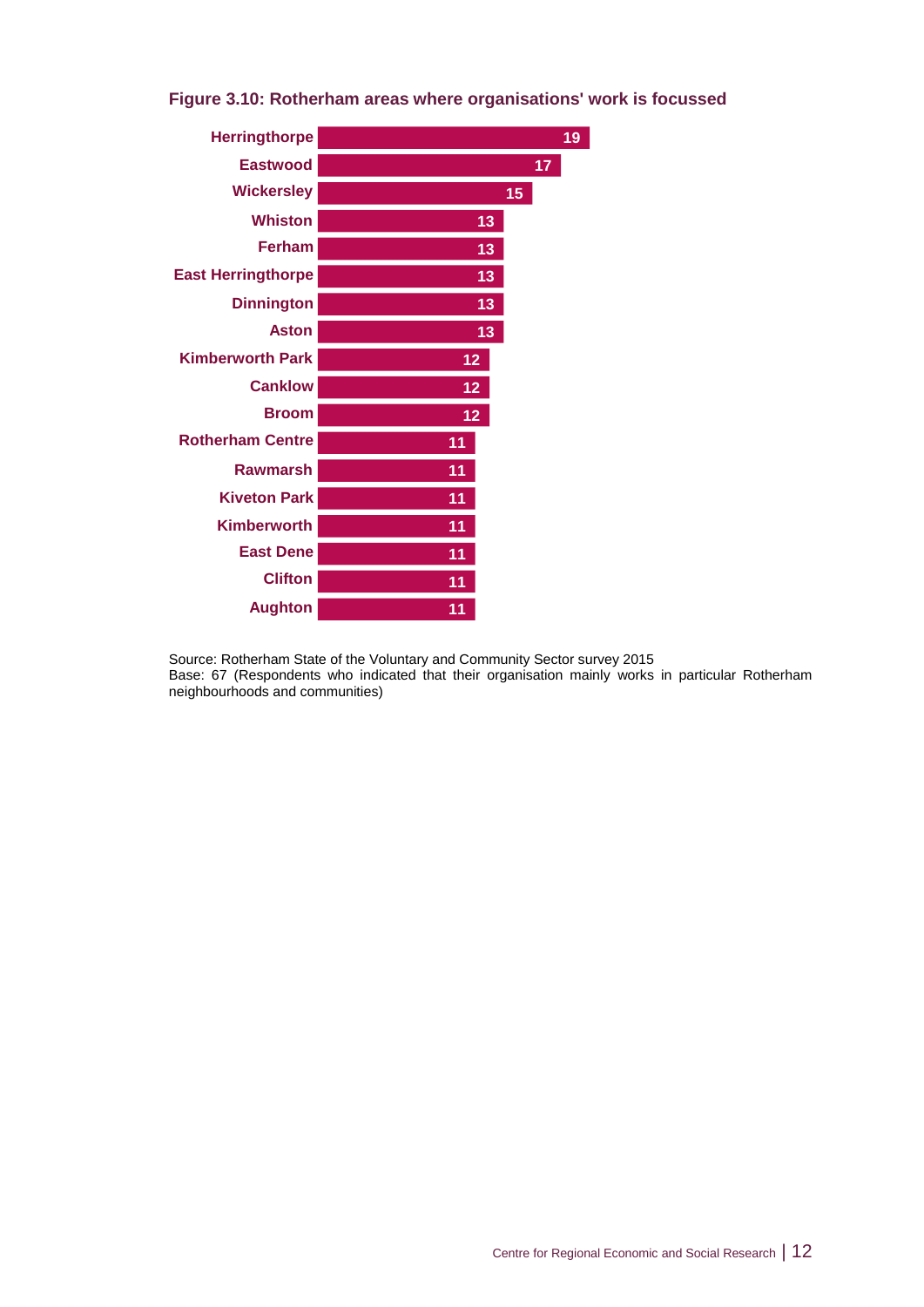

# <span id="page-18-0"></span>4. **Finances and**

This chapter provides an overview of the finances and income of the VCS in Rotherham. It includes estimates of the overall income received by the VCS between 2012/13 and 2014/15, analysis of the different sources of income received (public sector and non-public sector) and their relative contribution, and an assessment of the financial sustainability of the VCS.

# **4.1. Income**

-

Based on the average (mean) income of respondents to the survey, and drawing on the assumptions used to estimate the total number of organisations in Rotherham, the following is estimated: **10**

# **£61 million** *the total income of the voluntary and community sector in Rotherham in 2014/15*

**Year-on-year increases in income have been identified**. It represents an increase of four per cent compared to 2013/14 when the total income of the VCS is estimated to have been £58m and follows a larger increase between 2012/13 and 2013/14. These data are outlined in more detail below.

**Figure 4.1: Estimated annual income of the VCS in Rotherham (2012/13-2014/15)**



Source: Rotherham State of the Voluntary and Community Sector survey 2015 Base: 137 All figures are in 2014/15 prices

 $10$  This figure is based on a weighted average (mean) for each size category for respondents from across Rotherham.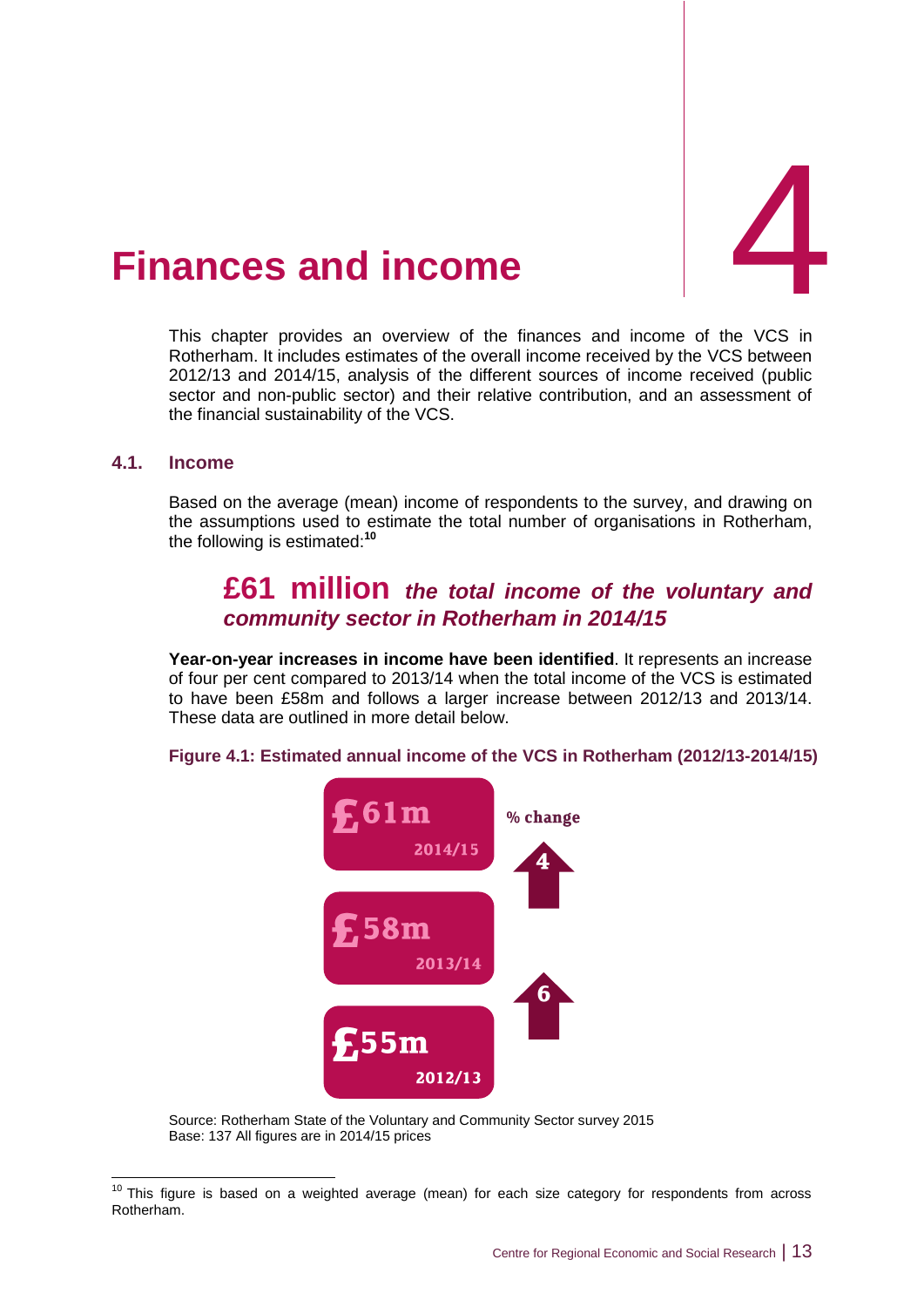This apparent increase in income should be viewed in the wider national context discussed in Chapter 2. NCVO report that overall VCS income in England has fallen from £42.1bn in 2007/08 to £40.7bn in 2013/14 and the sector's income has not recovered in line with the wider economy.<sup>11</sup> That the sector in Rotherham appears to have bucked this trend is a positive story. However, with austerity measures set to continue until at least 2018 and public sector funding for the sector continuing to be squeezed, it seems unlikely that the sector will continue to grow in future years.

When the voluntary and community sector's income is explored in more detail it shows noticeable variations according to organisation size.<sup>12</sup> In 2014/15, the majority of income was concentrated in large and medium-sized organisations even though the majority of organisations were micro or small. This is outlined in more detail in Figure 4.2 and is consistent with the national picture.

This shows that **micro and small organisations account for more than 90 per cent of organisations in the VCS but just 13 per cent of total income**. By contrast medium and large organisations account for 8 per cent of the VCS's organisations but receive 87 per cent of its income.





Source: Rotherham State of the Voluntary and Community Sector survey 2015 Base: 137

Analysis of income data from survey respondents identified further variations according to organisation size when we explored how income levels had changed between 2012/13 and 2014/15. These are summarised in Table 4.1.

 $\overline{1}$ <sup>11</sup> *A Financial Sustainability Review* (2015) NCVO - Up until 2011 the sector's income was broadly correlated with UK GDP, after which it sharply declined.

<sup>&</sup>lt;sup>12</sup> In exploring organisation size we used the categories developed by NCVO for use in their Almanac series: Micro (under £10K); Small (£10k-£100k); Medium (£100k-£1m); Large (more than £1m).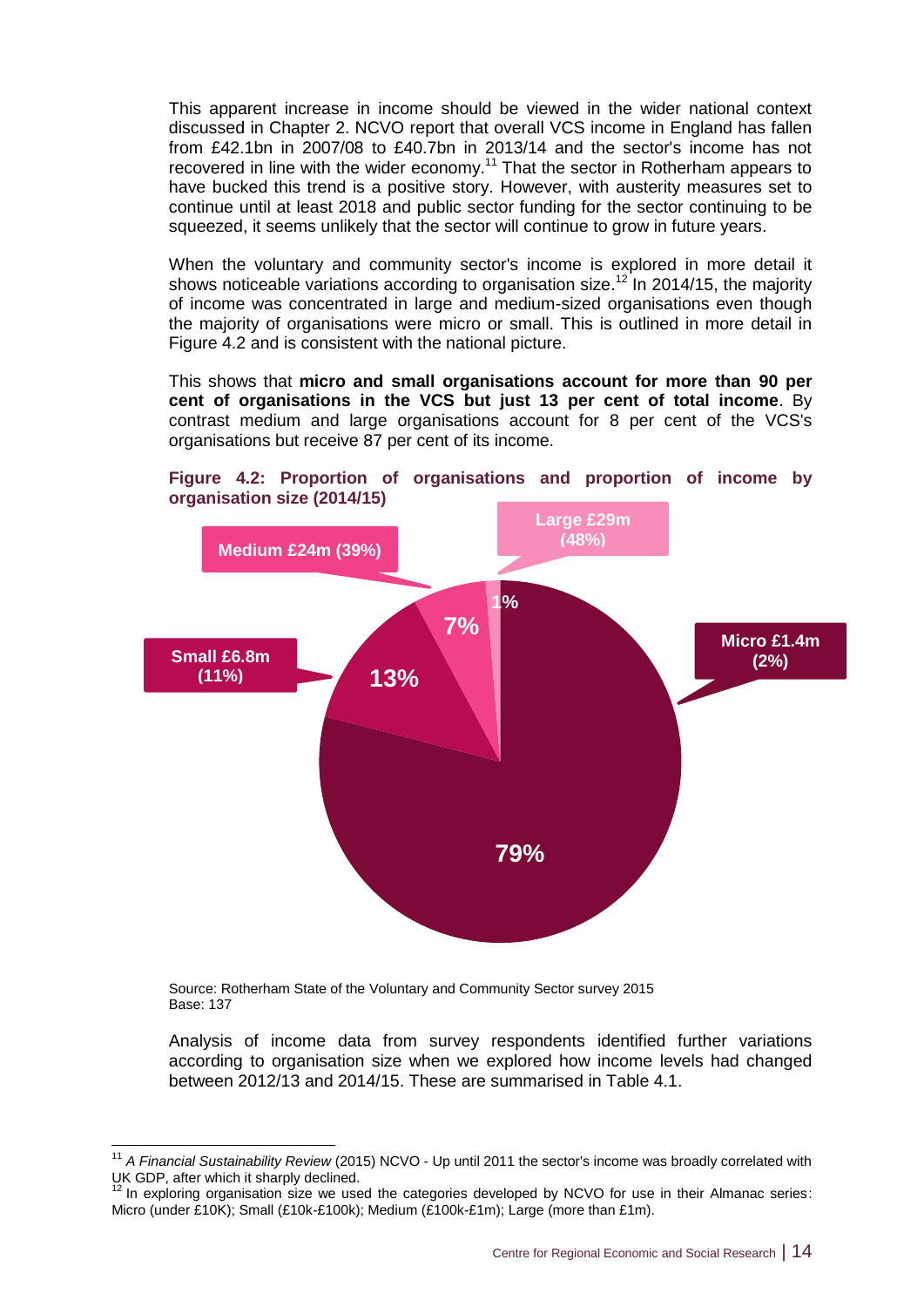# **Table 4.1: Estimated change in annual income by organisation size (2012/13- 2014/15)**

|         | <b>Micro</b> |             | <b>Small</b> |             | <b>Medium</b> |             | Large           |             |
|---------|--------------|-------------|--------------|-------------|---------------|-------------|-----------------|-------------|
|         | (under £10k) |             | (£10k-£100k) |             | (£100k-£1m)   |             | (more than £1m) |             |
|         | Income       | %<br>change | Income       | %<br>change | Income        | %<br>change | Income          | %<br>change |
| 2012/13 | £1.27m       |             | £5.85m       |             | £20.2m        |             | £28.2m          |             |
| 2013/14 | £1.40m       | 10          | £5.78m       | $-1$        | £21.6m        | 7           | £29.8m          | 6           |
| 2014/15 | £1.38m       | -1          | £6.78m       | 17          | £23.5m        | 9           | £29.4m          | $-2$        |

Source: Rotherham State of the Voluntary and Community Sector survey 2015 Base: 137

All figures are in 2014/15 prices

This shows some variations by organisation size:

- Micro organisations experienced a 10 per cent increase between 2012/13 and 2013/14 but then a small decrease between 2013/14 and 2014/15
- Small organisations experienced a small decrease between 2012/13 and 2013/14 but then a 17 per cent increase between 2013/14 and 2014/15
- Medium organisations experienced year-on-year increases of 7 per cent between 2012/13 and 2013/14 and 9 per cent between 2013/14 and 2014/15
- Large organisations experienced a 6 per cent increase between 2012/13 and 2013/14 but then a small decrease between 2013/14 and 2014/15.

# **4.2. Sources of income**

Survey respondents were asked to indicate up to five of their organisation's main sources of income in the last 12 months and to rank these in order of importance from one (highest) to five (lowest). Figure 4.3 show the responses to this question. Over 100 (112) organisations selected donations/fundraising as a main source of their income and the average score when asked to rank this type of funding in importance was 2.4. The number of respondents selecting other sources of funding was noticeably lower, however there were three sources where the average score given was higher; contracts/service level agreements (2.1); membership fees/subscriptions (2.2); and sales of good and/or services (2.3).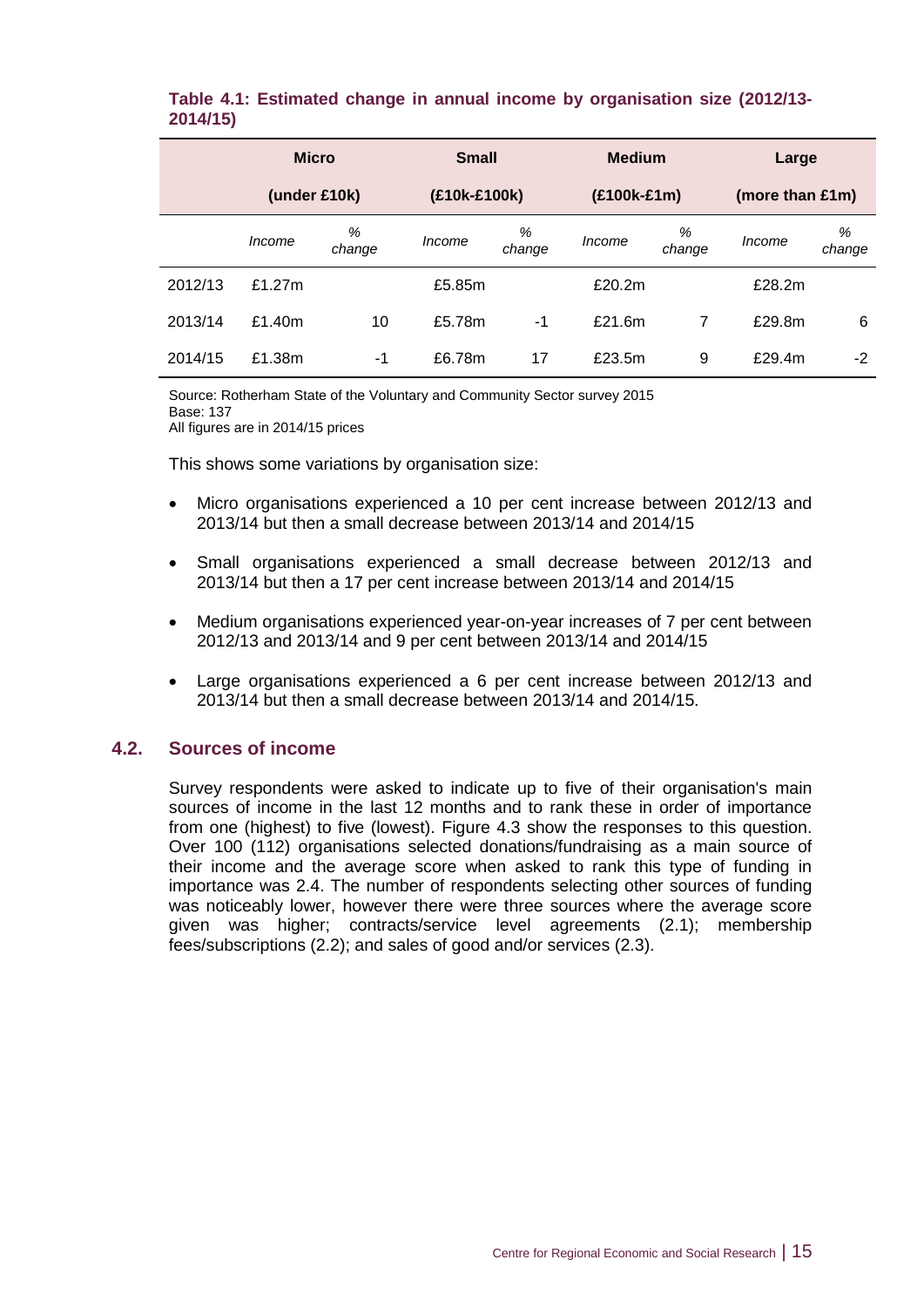

**Figure 4.3: Number of organisations indicating main sources of income and the average (mean) score given when ranking their importance**

Source: Rotherham State of the Voluntary and Community Sector survey 2015 Base: Ranges from 112 (donations/fundraising) to 13 (loans)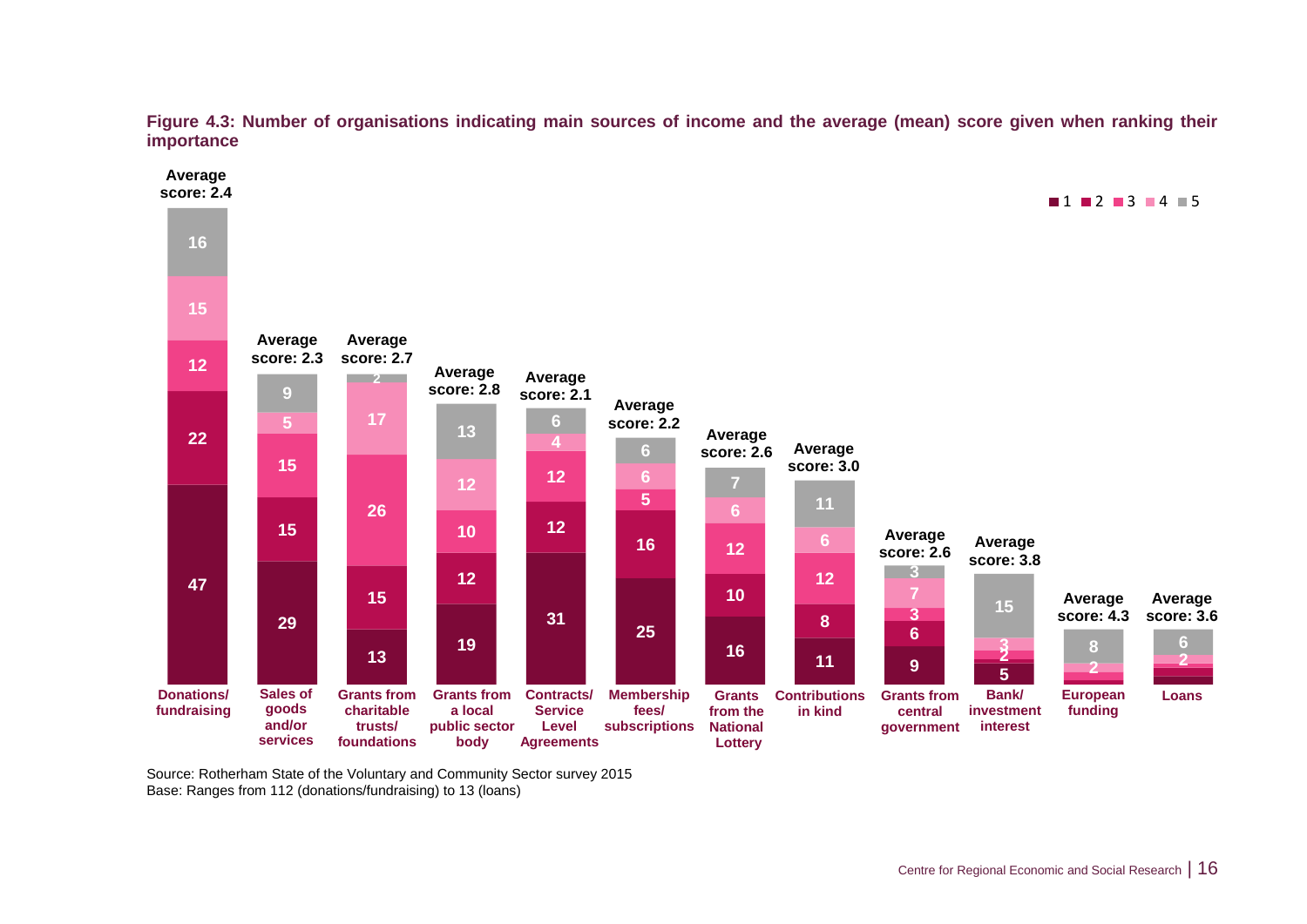Two-fifths of respondents to the survey (41 per cent) said their organisation receives grants, contracts or service level agreements from public sector bodies.

Figure 4.4 shows the number of grants, contracts or service level agreements received by organisations in total and whether these are for three years or more. A noticeably higher number of organisations indicated they have public sector contracts when compared to grants and service level agreements, and over one third of these are for three years or more. Around 20 per cent of the grants and service level agreements organisations receive are for 3 years or more. This suggests most funding received is short-term.

## **Figure 4.4: Number of public sector grants, contracts, service level agreements received in total and if they are for 3 years or more**



Source: Rotherham State of the Voluntary and Community Sector survey 2015 Base: Grants (28); contracts (31); service level agreements (22)

# **4.3. Financial sustainability**

The survey asked respondents about how their organisation's financial situation had changed in the past 12 months (i.e. during the current financial year). The results are outlined in Figure 4.5.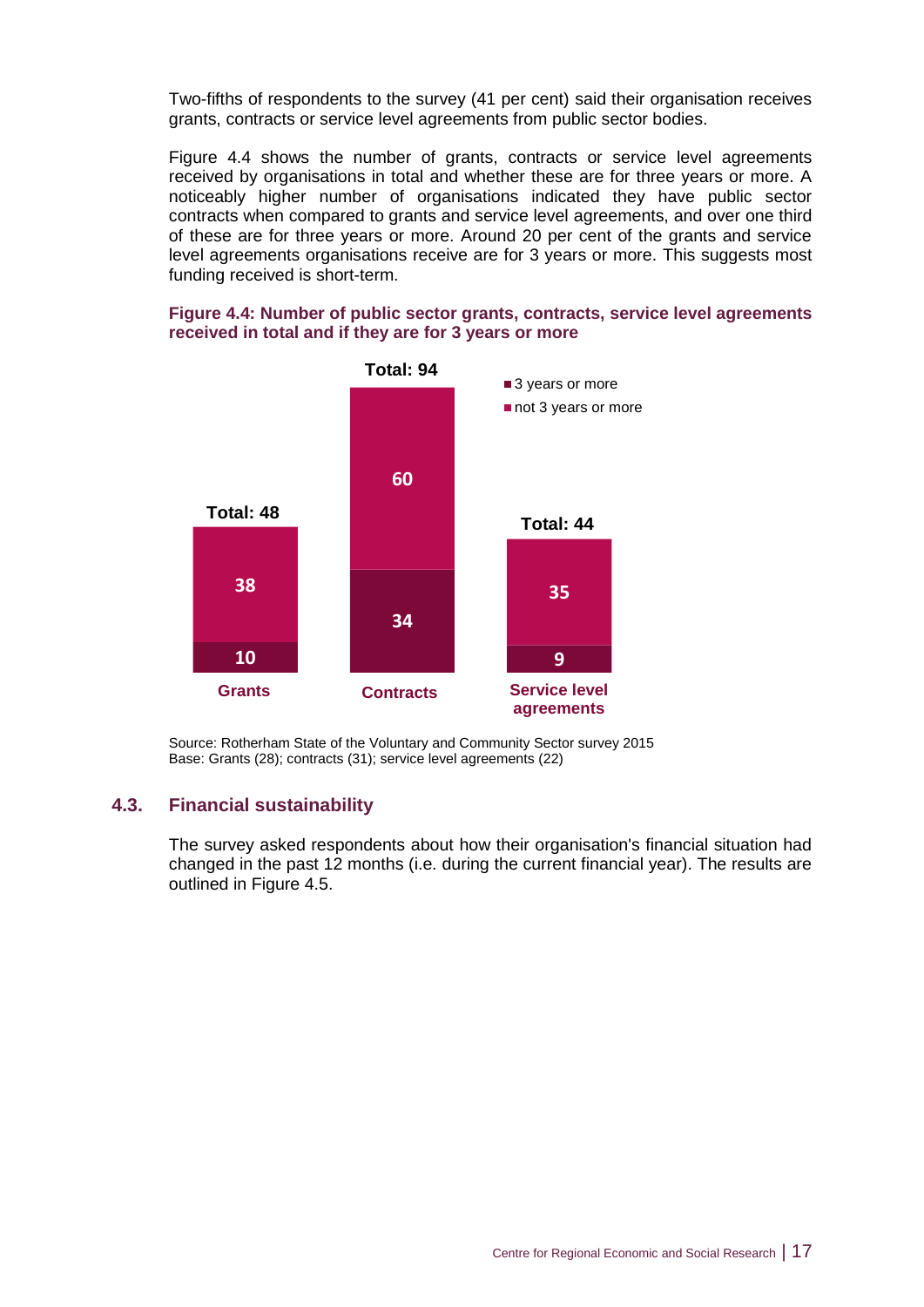# **Figure 4.5: Change in financial circumstances in the last 12 months**



Source: Rotherham State of the Voluntary and Community Sector survey 2015 Base: annual income (144), annual expenditure (143), level of free reserves (126) Note: 'cannot say' response has been excluded from the analysis

This shows that the balance between changes in income, expenditure and reserves was broadly equivalent, with more organisations seeing increases in income and spending than did reductions:

- 47 per cent of respondents reported increasing their income compared to 26 per cent for whom it decreased
- 48 per cent of respondents reported increasing their expenditure compared to 20 per cent for whom it decreased
- 28 per cent of respondents reported increasing their reserves compared to 25 per cent for whom these decreased.

Although the above analysis paints a largely positive picture, further analysis of the financial reserve levels reported by respondent organisations provides an additional insight in to the financial health of the VCS. Reserves are important as they provide organisations with funds to fall back on in the short term should other sources of funding reduce or be withdrawn. They also provide organisations with the flexibility to develop new and innovative activity that might not have attracted external funding from the outset. Organisations with low reserves relative to expenditure are therefore more likely to be restricted in their ability to adapt if key external funding is lost. In order to explore this issue in more detail reserves (2014/15) were calculated as a proportion of expenditure (2014/15) for each respondent. The results are shown in Figure 4.6.

This shows that **34 per cent had reserve levels of less than one month's expenditure**, and 51 per cent had reserves that covered less than three months' expenditure. This suggests that around half of all organisations in the voluntary and community sector could be vulnerable should their funds be severely reduced or withdrawn. A similar study undertaken in Nottinghamshire in 2015 found a similar picture with 43 per cent of organisations surveyed having reserves that covered less than three months' expenditure.<sup>13</sup> This highlights the potentially fragile state of much of the sector in Rotherham despite the increases income reported. The medium and large organisations in this category are likely to be most at risk: they have greater financial commitments and require higher levels of income to carry out their work.

 $\overline{1}$ 

<sup>13</sup> Patmore & Sanderson. (2015) *Nottinghamshire State of the Voluntary Sector 2015.*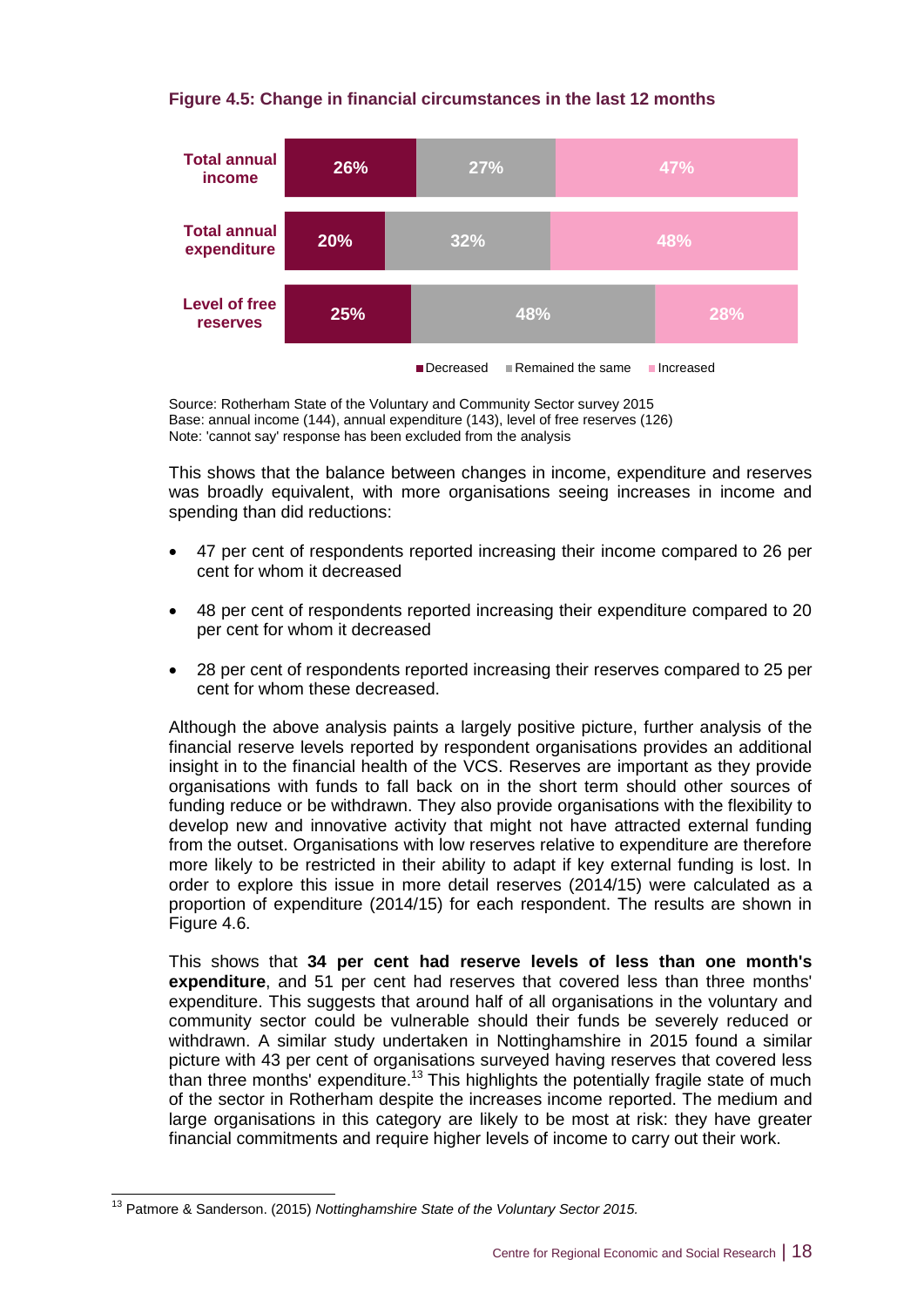# **Figure 4.6: Financial vulnerability of organisations in Rotherham**



Source: Rotherham State of the Voluntary and Community Sector survey 2015 Base: 129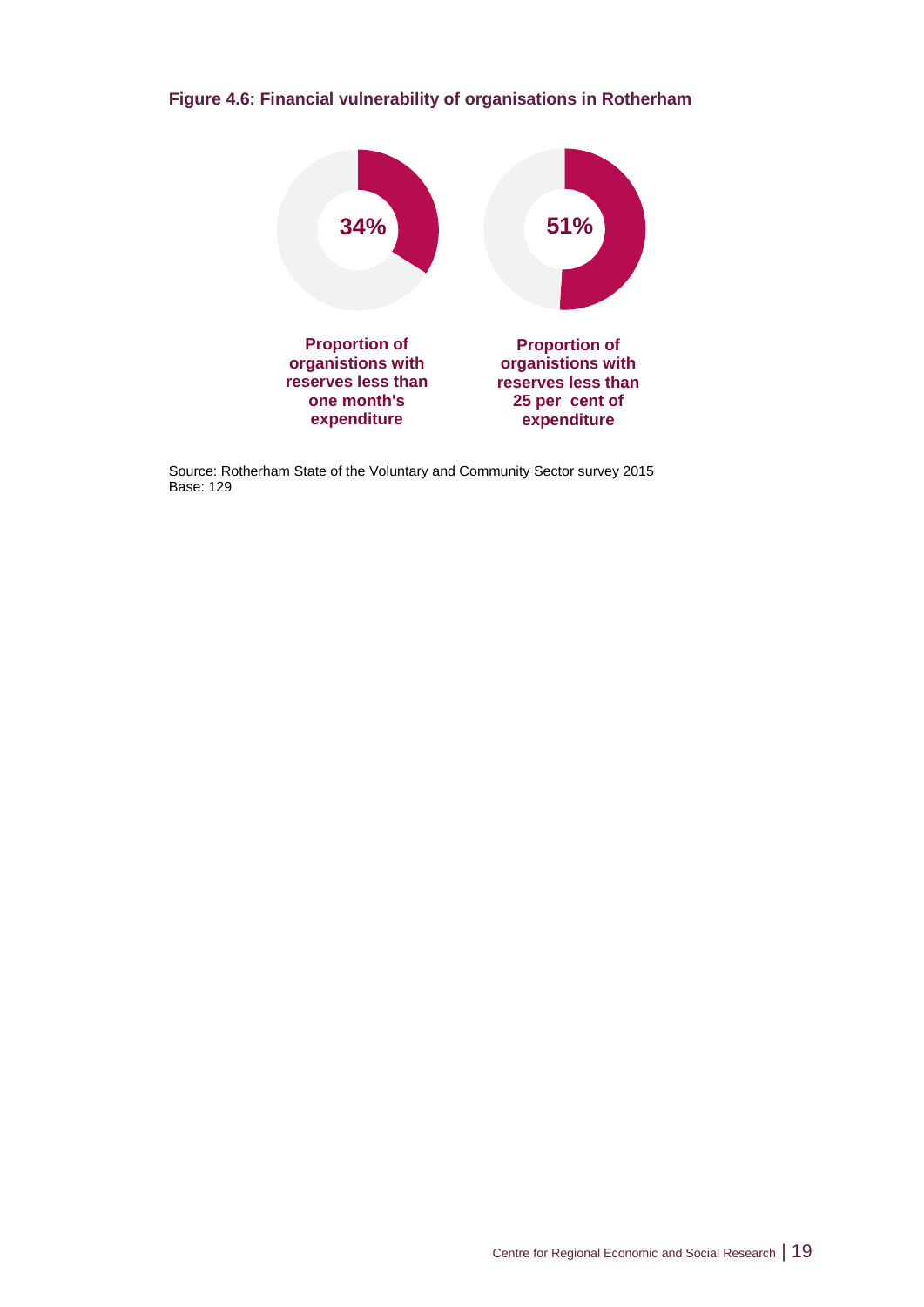# <span id="page-25-0"></span>The workforce

This chapter looks at the human resources within the voluntary and community sector in Rotherham. The survey asked organisations to record:

- the number of full-time and part-time paid staff and the number of hours a week they contribute
- the number of volunteers that are part of their workforce and the number of hours each week that they contribute and their broad role type
- the number of committee/board members and the number of hours each week that they contribute and their broad role type.

To provide context on how the workforce has changed the survey also asked organisations how aspects of their workforce had changed in this year compared to the previous year.

# **5.1. How many paid staff are employed in the VCS in Rotherham?**

Based on the average number of paid staff employed by respondents to the survey, and drawing on the assumptions used to estimate the total number of organisations in Rotherham, it is estimated that**:**

**2,100 full-time paid staff** *were employed in the voluntary and community sector in Rotherham in 2014/15.*

**1,500 part-time paid staff** *were employed in the voluntary and community sector in Rotherham in 2014/15.*

**81 per cent of employees** *in the voluntary and community sector in Rotherham in 2014/15 were women.*

**96,800 hours** *was provided by these paid staff per week.*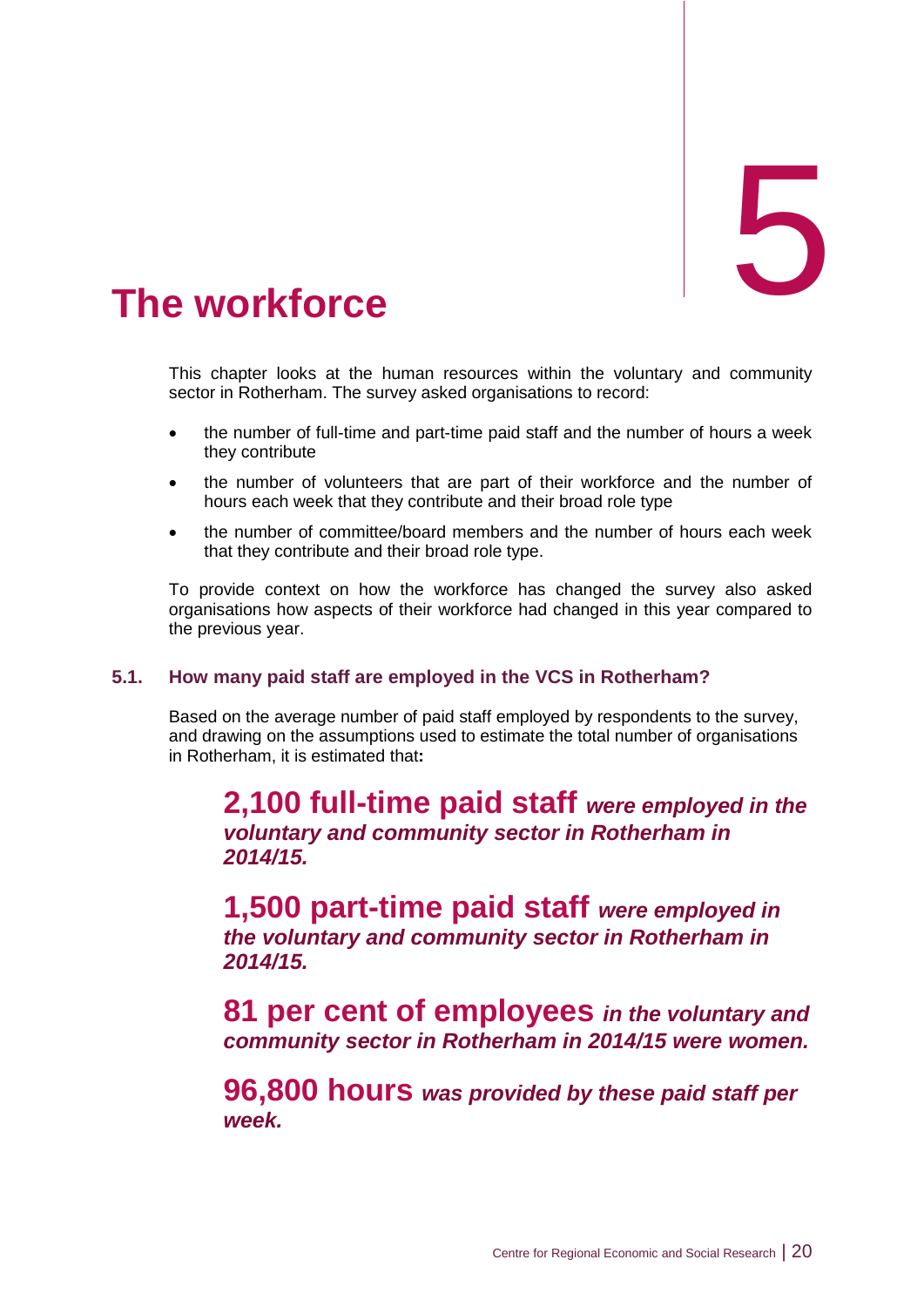Gross Value Added (GVA), the value of goods and services produced, is a key measure of the economic contribution of organisations or voluntary and community sectors. It can be estimated for paid employees working in Rotherham organisations by multiplying the number of paid staff by the estimated GVA per FTE employee.<sup>14</sup>

From this calculation the following is estimated:

# **£99m** *contributed to the economy per annum by paid employees of Rotherham VCS organisations.*

Figure 5.1 presents a breakdown of responding organisations by the number of **fulltime paid staff** they employed. Just under three-quarters of organisations (72 per cent) employed less than five full-time paid staff members. Included in this figure were 42 per cent of organisations that did not employ any full-time paid staff. At the other end of the spectrum five per cent of organisations employed 20 or more fulltime paid members of staff.



**Figure 5.1: Organisations by numbers of full-time paid staff** 

Source: Rotherham State of the Voluntary and Community Sector survey 2015 Base: 127

-

Figure 5.2 presents a breakdown of responding organisations by the number of **parttime paid staff** they employed. Just under three-quarters of organisations (72 per cent) also employed less than five part-time paid staff members, the same proportion that employed less than five full-time paid staff members. Included in this figure were 32 per cent of organisations that did not employ any paid staff. This is lower than the corresponding proportion of 42 per cent for full-time staff highlighted above. At the other end of the spectrum four per cent of organisations employed 20 or more parttime paid members of staff.

 $14$  This study used Yorkshire and The Humber GVA per employee averaged across the following three voluntary and community sectors: public administration and defence, education and health and social work,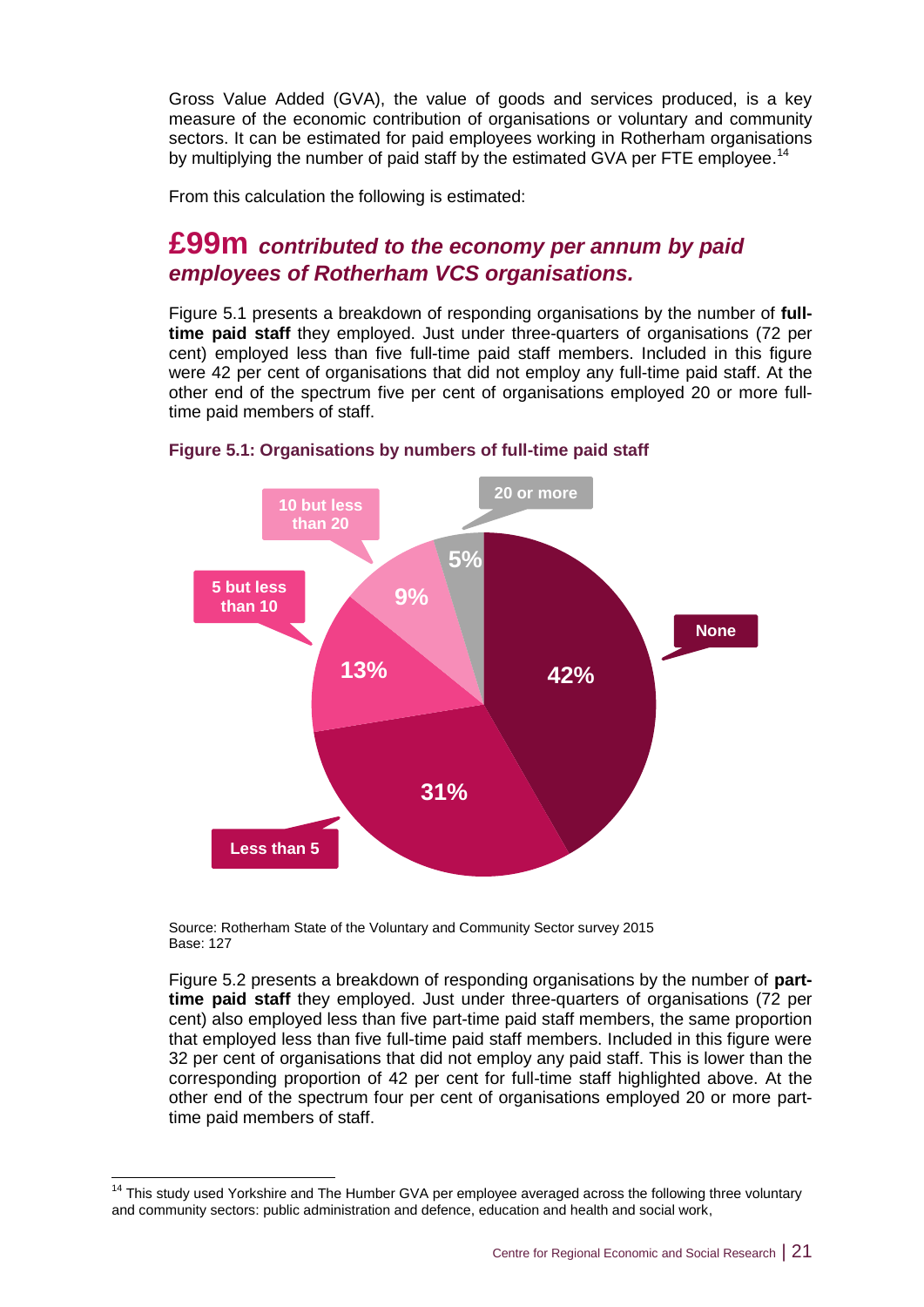

**Figure 5.2: Organisations by numbers of part-time paid staff**

Source: Rotherham State of the Voluntary and Community Sector survey 2015 Base: 124

# **5.2. How many volunteers are part of the VCS workforce in Rotherham and what is their economic contribution?**

Based on responses to the survey on numbers of volunteers and committee/board members and the hours which they contribute, and drawing on the assumptions used to estimate the total number of organisations in Rotherham, it is estimated there were:

# **49,000 volunteers** *in the voluntary and community sector's workforce in Rotherham in 2014/15<sup>15</sup> .*

**12,300 committee/board members** *in the voluntary and community sector's workforce in Rotherham in 2014/15.*

# **85,300 hours** *of their time provided by these volunteers and committee/board members per week.*

There are two broad approaches to valuing the contribution of volunteers. One method, and this study's preferred approach, is to value the output that they produce. In effect this is the value to society of the goods and services that volunteers produce.

-

 $15$  It is likely that a number of these volunteers could be the same person volunteering for multiple organisations; additionally, residents from outside of Rotherham volunteering within Rotherham; and conversely there will be Rotherham residents volunteering for organisations outside of Rotherham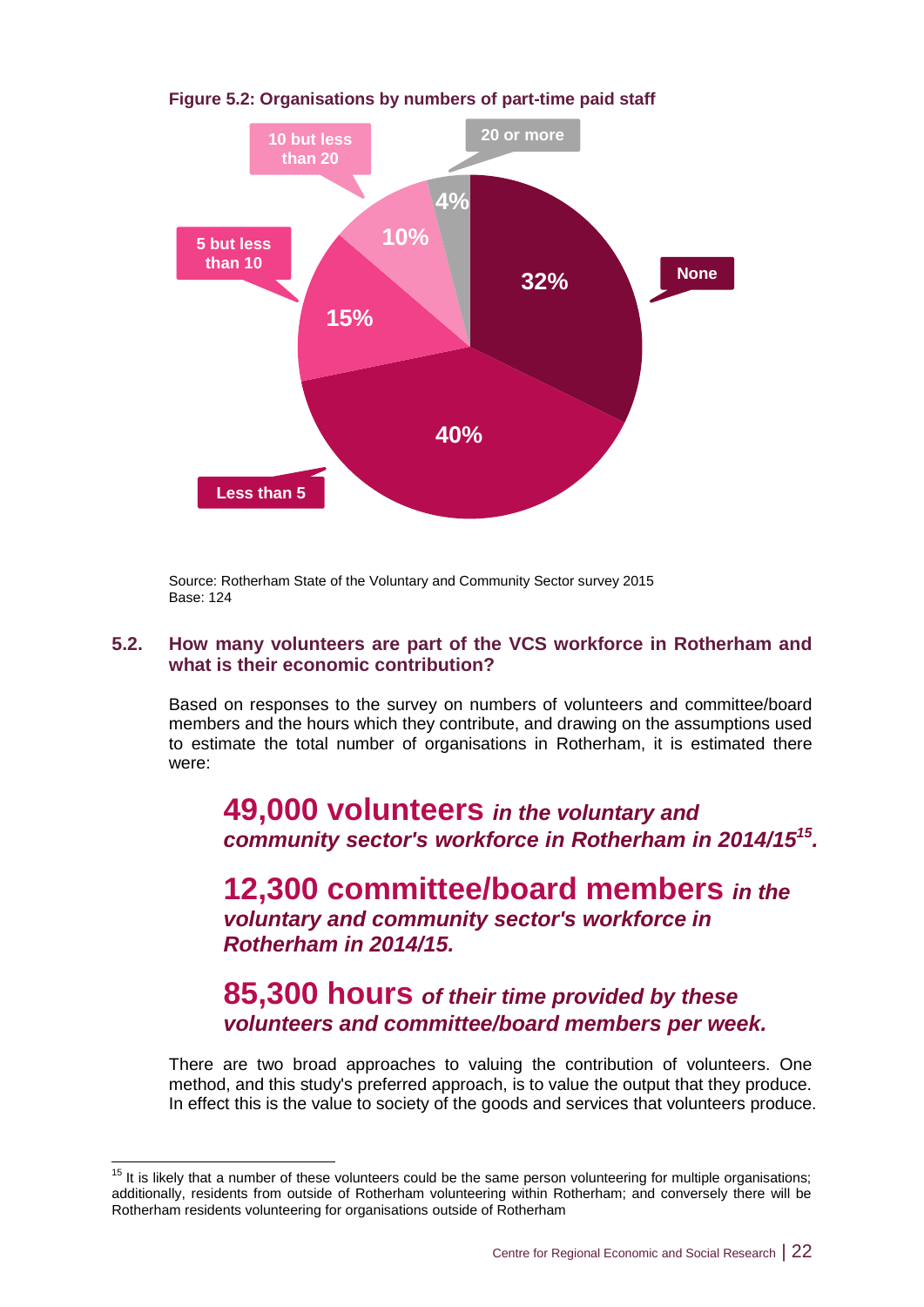This can be estimated by multiplying the number of volunteers and committee/board members by the estimated GVA per FTE employee.<sup>16</sup> From this calculation:

# **£88 million per annum** *estimated as the economic contribution of volunteers and committee/ board members in Rotherham organisations.* **17**

The use of estimated GVA per FTE employee to measure the value of the output produced by volunteers assumes that paid employees would not be used in the absence of volunteers to produce the same level of goods and services. In such a situation the value of output is the value of the labour input (wages and benefits) plus the value of the capital input (for example office space and computers). If paid employees would be used to produce the same level of goods and services then the value of capital input would be borne whether or not volunteers were used. Therefore the value of the output from volunteers would be just the value of the labour input. This value would be roughly equivalent to the value estimated from the input method of valuation which is outlined in the next paragraph.

In the second method, the value of the input of volunteers is used to value the contribution of volunteers.<sup>18</sup> This is the amount that it would cost to pay employees to do the work carried out by volunteers. As such, this can be considered to be the benefit to organisations.<sup>19</sup> However, this benefit might also be passed onto society via lower prices for goods and services due to lower costs of production. The input value of volunteers can be calculated by multiplying the number of hours that volunteers give per week by an estimate of how much it would cost to employ someone to do that work. There are a number of widely-accepted hourly rates that could be used to estimate this value, these include: the national minimum wage; the local median wage; the local mean wage; and the reservation wage. The latter, the hourly rate associated with the actual role of volunteers, is the preferred option; however incomplete responses to the breakdown of volunteers by their role prevented an accurate calculation using this method. Therefore the preference in this study has been to provide a range using the national minimum wage (low estimate) and the local median wage (high estimate). In reality the true value of the input provided by volunteers will lie between the two estimates. It is estimated:

- assuming the national minimum wage for adults<sup>20</sup> it would cost £30 million **annually to employ staff to do the work provided by volunteers and committee/board members in Rotherham organisations**
- assuming the median gross hourly wage for full-time employees in Rotherham<sup>21</sup> it would cost **£50 million annually to employ staff to do the work provided by volunteers and committee/board members in Rotherham organisations.**

Figure 5.3 presents a breakdown of survey responses by the number of volunteers that they use.

-

 $16$  This study used Yorkshire and The Humber GVA per employee averaged across the following three voluntary and community sectors: public administration and defence, education and health and social work ONS.

 $17$  Please note currently the work of volunteers is not included within official GVA figures.

<sup>&</sup>lt;sup>18</sup> This is the approach recommended by Volunteering England.

<sup>&</sup>lt;sup>19</sup> This assumes that there are no additional costs faced by organisations in using volunteers: for example extra management costs.

 $^{20}$  £6.70 for 21 years and older in 2015.

<sup>&</sup>lt;sup>21</sup> £11.35 for 2014.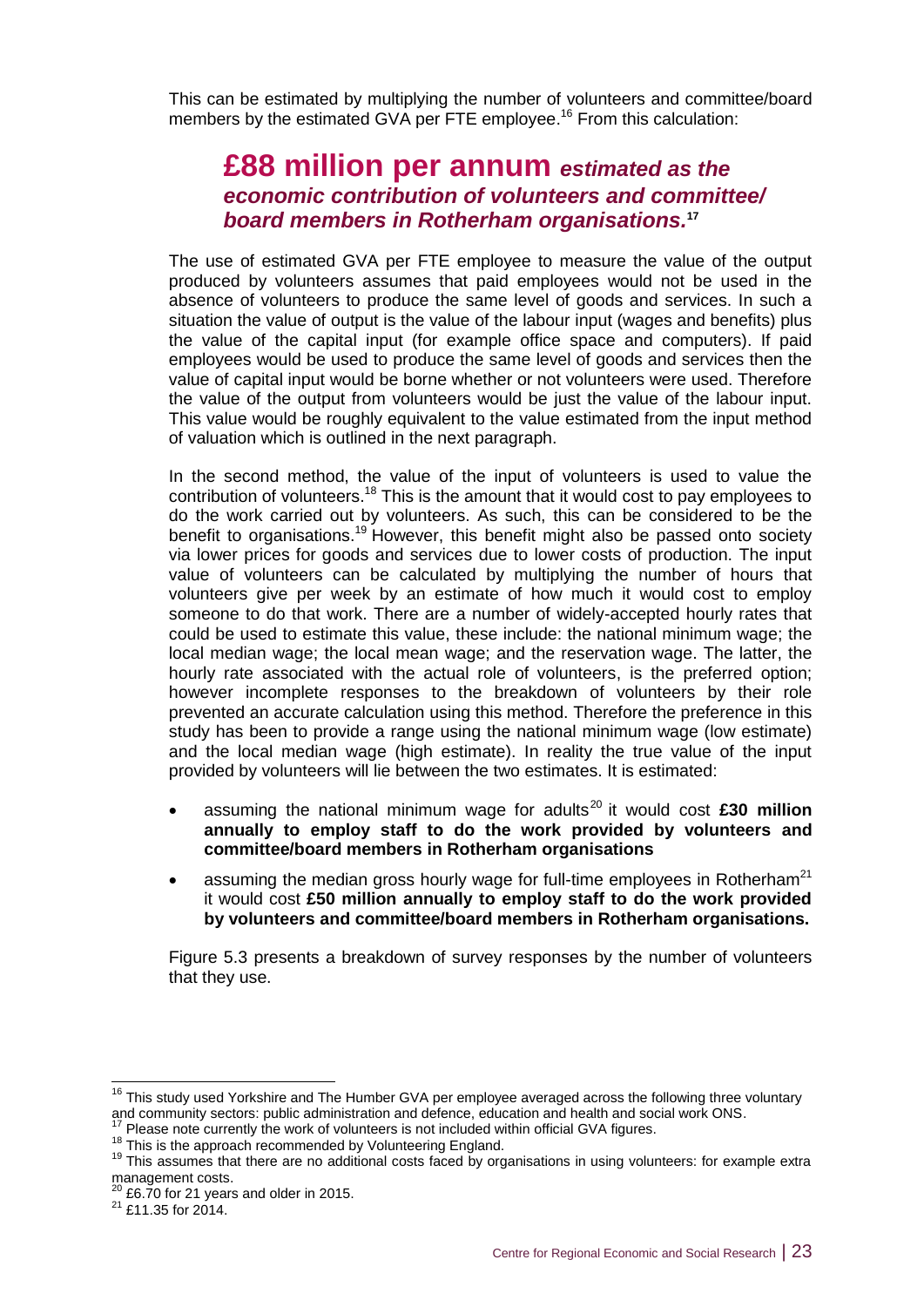**Figure 5.3: Organisations by numbers of volunteers** 



Source: Rotherham State of the Voluntary and Community Sector survey 2015 Base: 147

# **5.3. How has the VCS's workforce changed in the last 12 months?**

The final part of this chapter reports on how respondents perceived aspects of their workforce had changed over the past 12 months. The survey asked respondents whether the number of staff and the number of volunteers in their organisation's workforce had 'increased', 'remained the same' or 'decreased' this year compared to the previous year. Figure 5.4 presents the results to these questions, the key findings of which are:

# *Volunteers:*

- 42 per cent of respondents reported increased numbers of volunteers compared to the previous year
- in comparison 15 per cent of organisations reported a decrease in volunteer numbers.

# *Paid staff:*

- 61 per cent of organisations employed a similar number of paid staff than compared to the previous year
- of organisations reporting a change, 24 per cent reported an increase in paid staff and 15 per cent reported a decrease.



# **Figure 5.4: Change in aspects of the workforce in the last 12 months**

Decreased Remained the same Increased

Source: Rotherham State of the Voluntary and Community Sector survey 2015 Base: paid employees (162); volunteers (174)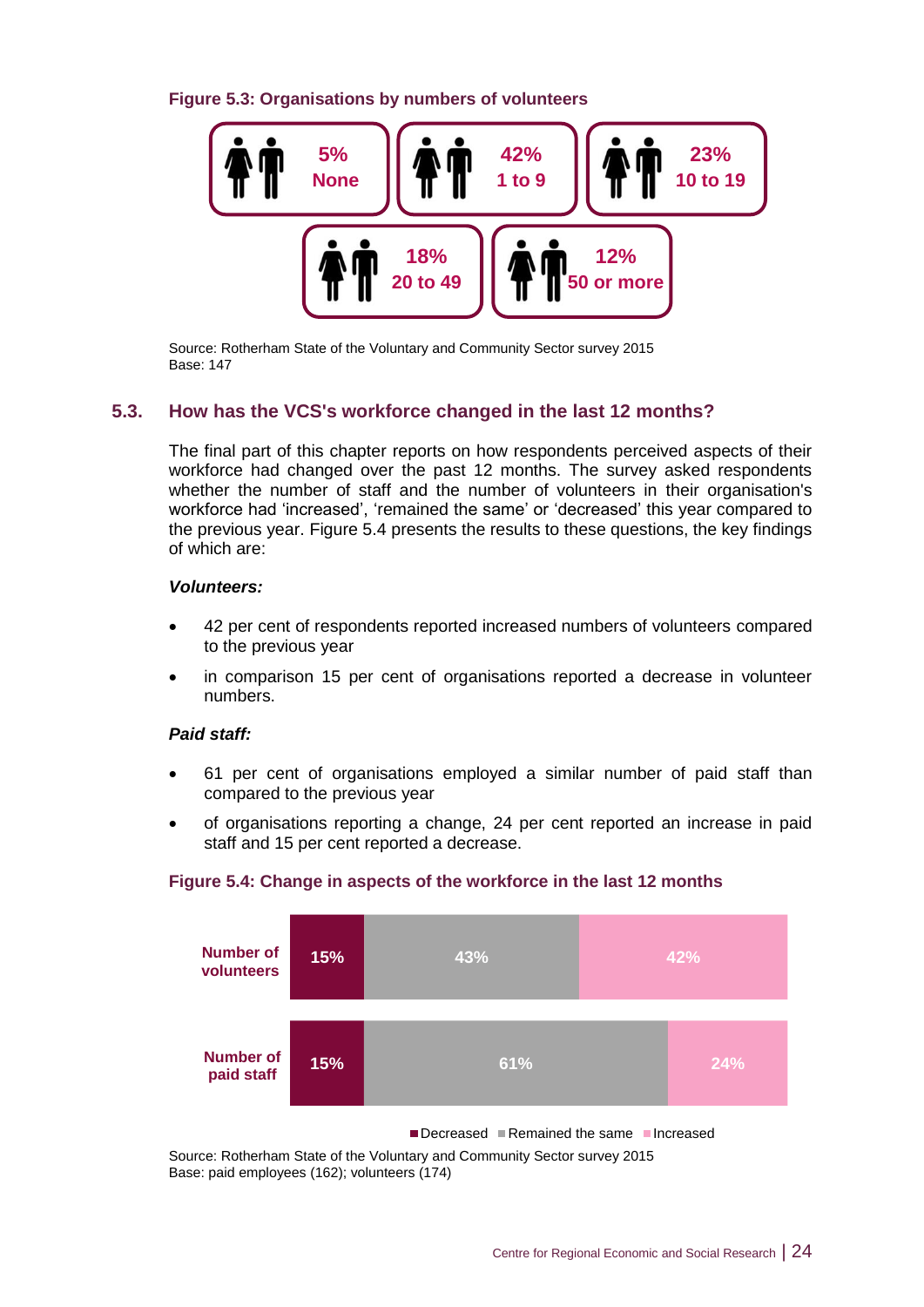<span id="page-30-0"></span>

This chapter details the responses received to a series of questions in the survey about the future. The survey asked respondents about:

- the expected lifespan of their organisations
- the changes their organisations expect over the next three years in relation to people, income and expenditure and external links
- what sources of funding and strategies their organisations are pursuing to secure their future.

# **6.1. Lifespan of organisations**

Respondents to the survey were asked to indicate the expected lifespan of their organisations. The vast majority (86 per cent) of respondents stated that they expected their organisations to be in existence for more than 3 years. Just over onein-ten expected the lifespan of their organisations to be between one and three years, while two per cent expected an organisational lifespan of less than 12 months.





Source: Rotherham State of the Voluntary and Community Sector survey 2015 Base: 170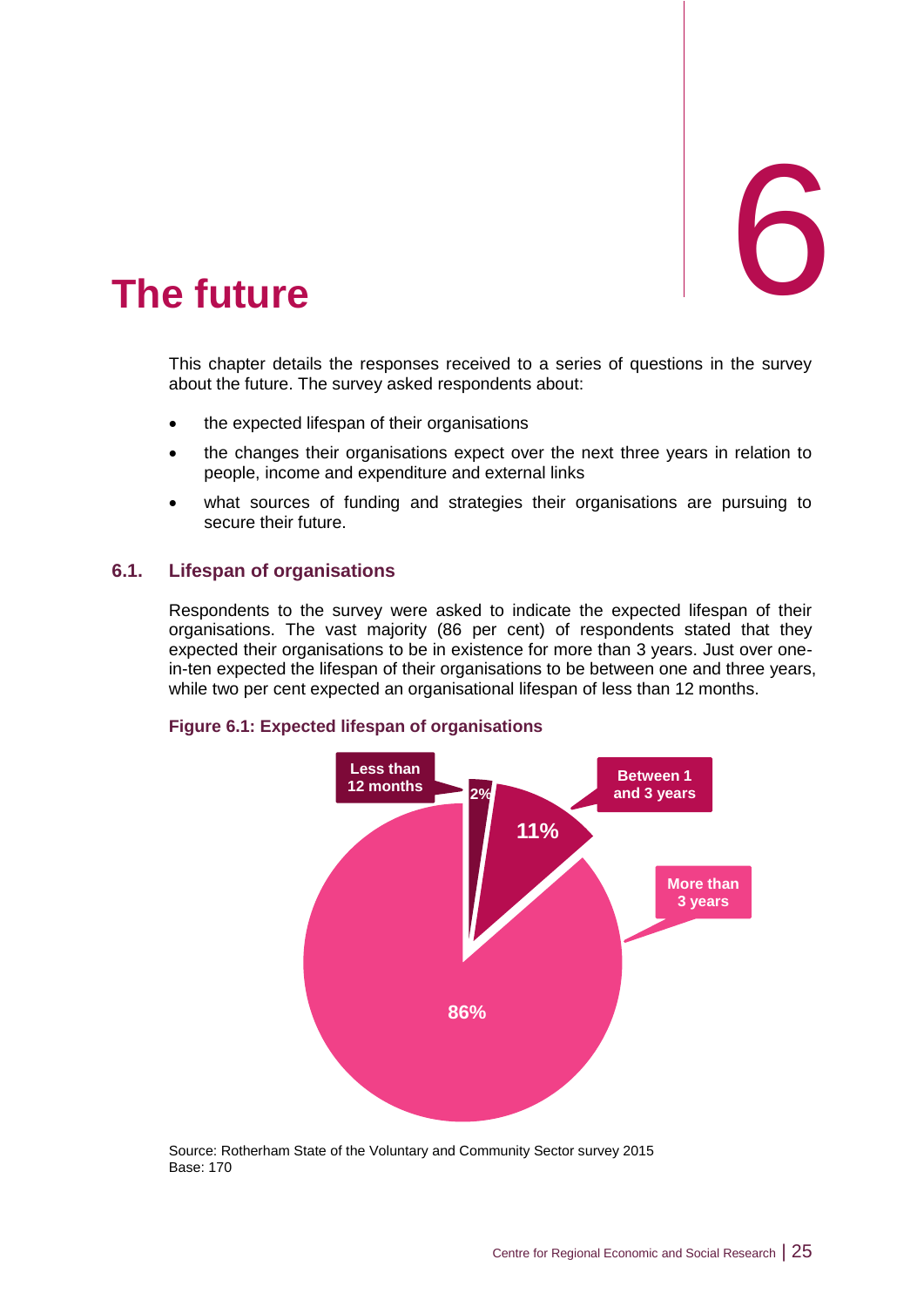# **6.2. Expected changes**

The survey asked respondents about the changes their organisations expected over the next three years in relation to people, income and expenditure and external links. Figure 6.2 provides an overview of these responses, which indicate that:

- **People:** most respondents didn't expect much change in terms of their ability to recruit staff and trustees, but were more likely to expect their ability to recruit volunteers to increase rather than decrease.
- **Income and expenditure:** respondents were more likely to anticipate reductions in their income from statutory bodies, contracts and grants, but overall were more likely to expect their total income and expenditure to increase.
- **External links:** respondents were more likely to expect an increase in their need for external support and involvement in networks and partnerships than they were a decrease



# **Figure 6.2: Expected changes over the next three years**

Source: Rotherham State of the Voluntary and Community Sector survey 2015 Min. Base: 103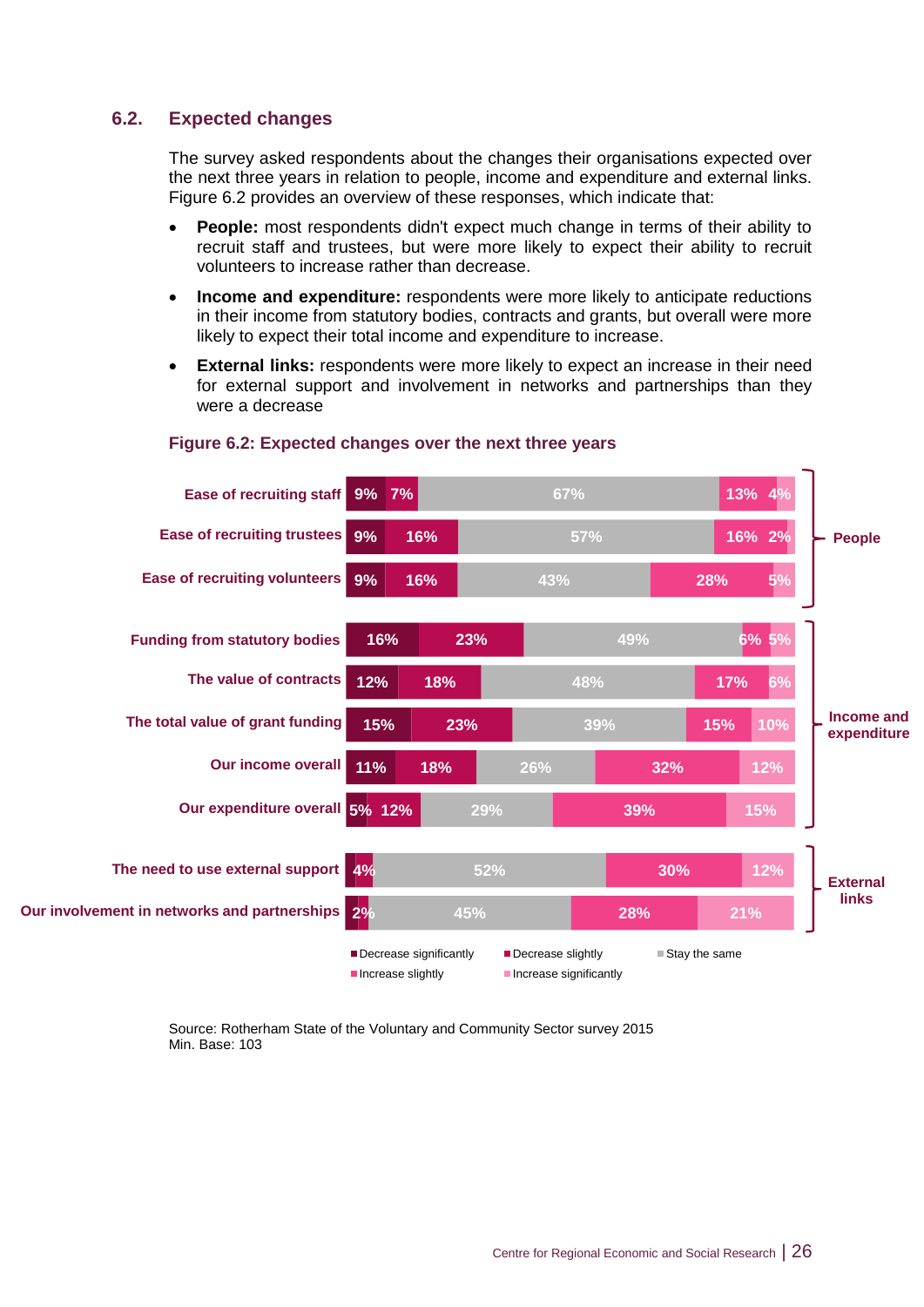Figures 6.3 and 6.4 provides further details of how respondents were planning to respond the changes they anticipated, outlining the sources of funding they were current seeking and their wider strategies.

# *Sources of funding actively being sought:*

- *Fundraising* through activities such as collections, events and donations was the most common source of funding source, identified by almost two-thirds or respondents
- *Grants*, either from non-statutory sources such as trusts and foundations (just over half of respondents), or public sector bodies apart from the Council (twofifths of respondents) were the next most common sources
- *Sales of goods and services* and *membership fees and subscriptions* were also quite common sources of funding being sought

# **Figure 6.3: Sources of funding actively being sought**



Source: Rotherham State of the Voluntary and Community Sector survey 2015 Base: 159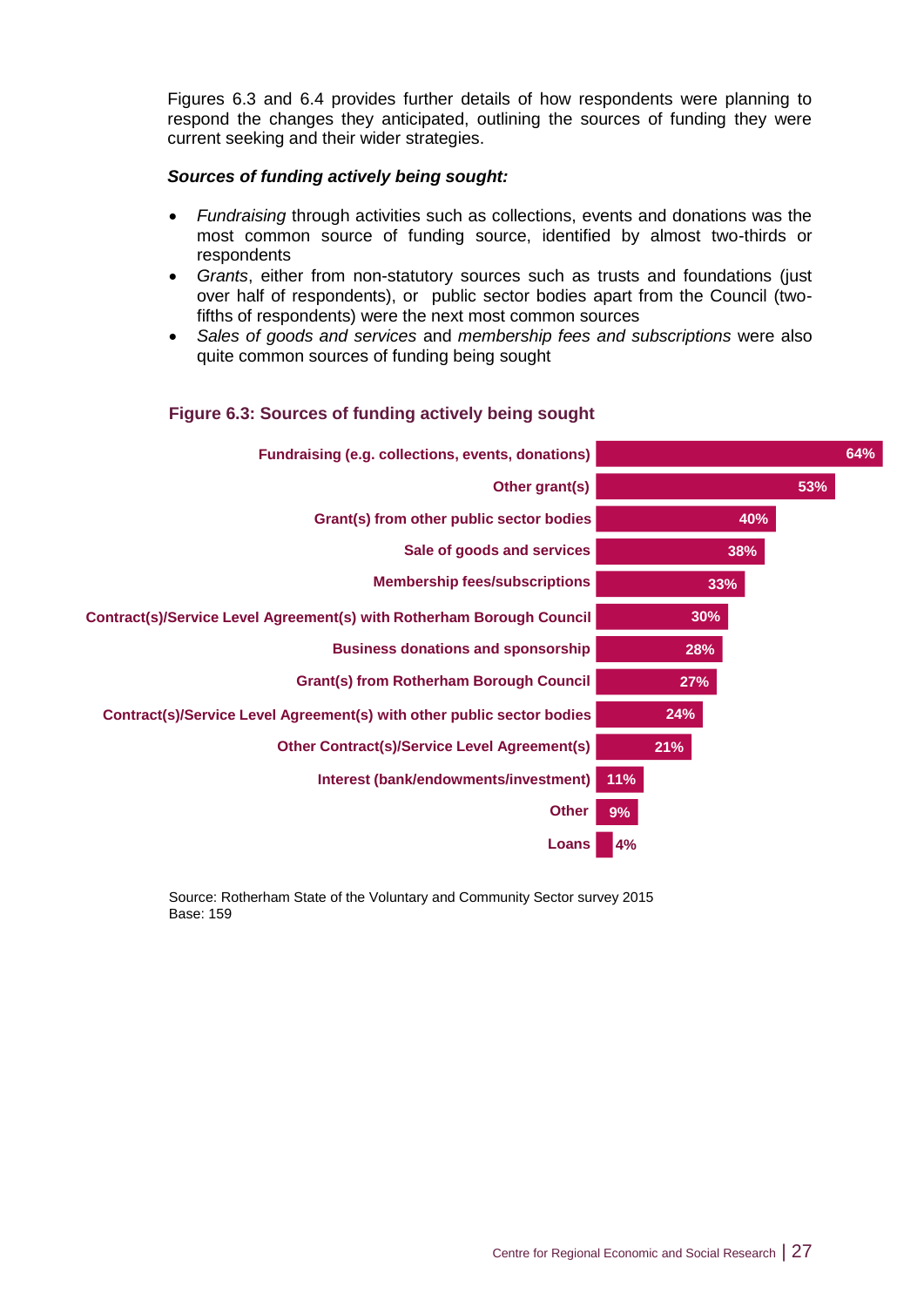# **Figure 6.4: Strategies actively being pursued**



Source: Rotherham State of the Voluntary and Community Sector survey 2015 Base: 159

# *Strategies actively being pursued:*

- The most common strategy was *increasing individual donations*, identified by almost two-fifths of respondents
- Other common strategies included *increasing earned income* and *working more closely with other organisations,* both of which were identified by more than onethird of respondents
- The final common strategy was *changing the way that services or activities run*, which was identified by a quarter of respondents.

Overall, it is clear that respondents were pursuing a broad range of strategies to increasing their income, rather than rely on one or two main options. Most noticeable was an apparent acceptance that increasing public sector income is not a sustainable strategy, and that other sources of income will become increasingly important. Also of note is the recognition that organisations will need to increase the extent to which they work closely with other organisations through partnership and networking activities.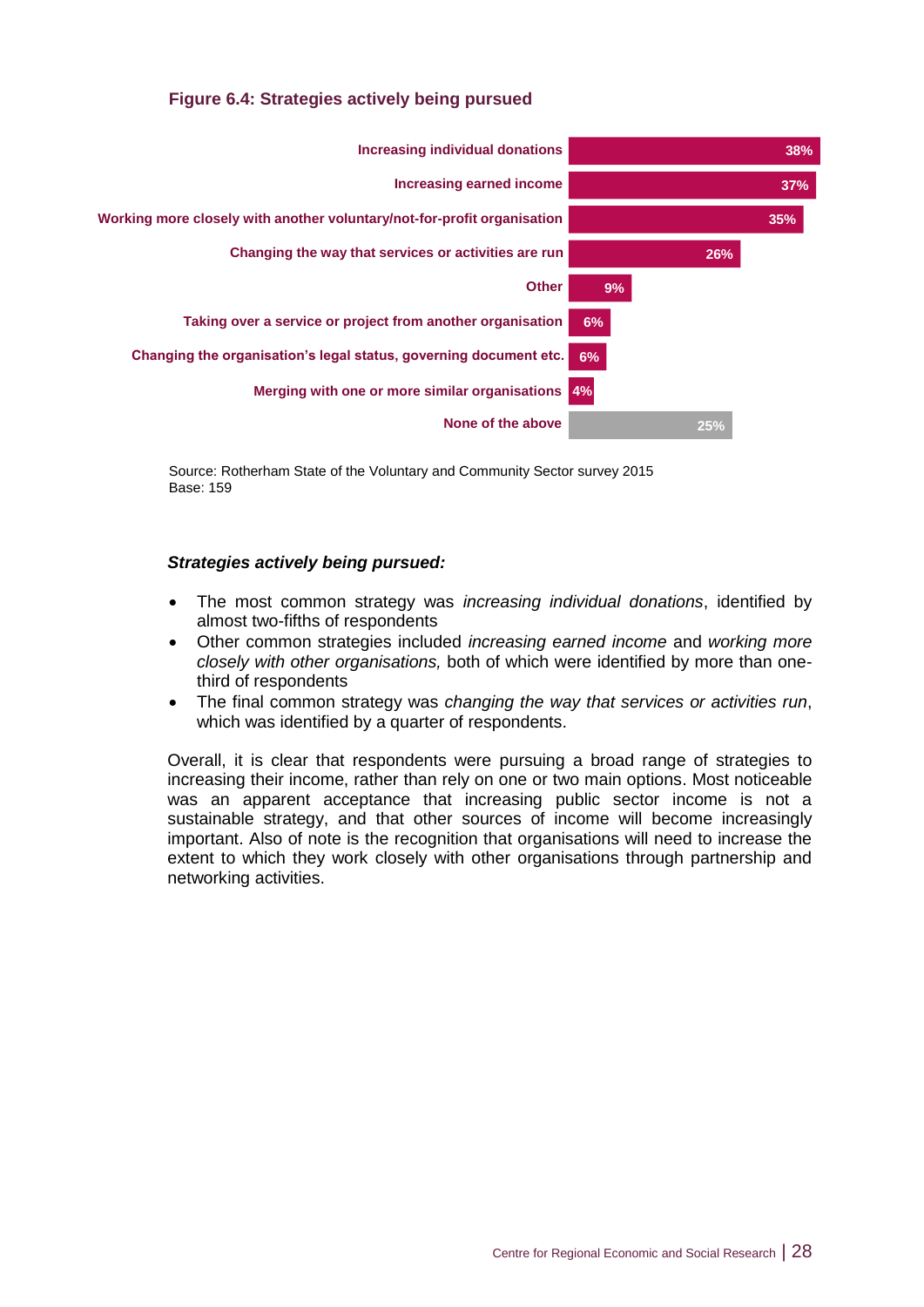# <span id="page-34-0"></span>7. **Conclusions** 7

- **1. There are a wide range and a large number of organisations operating in Rotherham who are involved in many areas of activity. As such the voluntary and community sector in the borough occupies an important strategic position between policy development, service provision and everyday life.**
	- there are an estimated 1,382 organisations working in the voluntary and community sector
	- the vast majority of organisations are micro or small: an estimated 92 per cent have annual incomes less than £100,000)
	- the areas with the greatest proportion of organisations working in them are: health, welfare and social care; education, training and research; working with other similar organisations; and recreation, sport and leisure
	- the most common client groups are: the local community; elderly people; the general public; and children and young people
	- the voluntary and community sector works at a range of different geographical levels: both across and beyond Rotherham; the local authority area, and specific communities and neighbourhoods within it, are the main focus for a majority of organisations
	- Improving well-being, addressing the needs of disadvantaged people, increasing skills and improving neighbourhood belonging were the most common ways in which voluntary organisations made a difference.

## **2. The sector in Rotherham is an important economic player: it generates income, employs staff and enables volunteering which combined, make significant contribution to GVA**

# *Income:*

 total income in 2014/15 was estimated to be £61m, an increase of £2m compared to 2013/14

# *Employment:*

- in 2014/15 there were an estimated 3,600 paid staff, of which 2,100 were fulltime and 1,500 were part-time
- 81 per cent of voluntary and community sector employees were women

# *Volunteering:*

 the sector was supported by 49,000 volunteers and 12,300 committee or board members who combined donated 85,300 hours per week